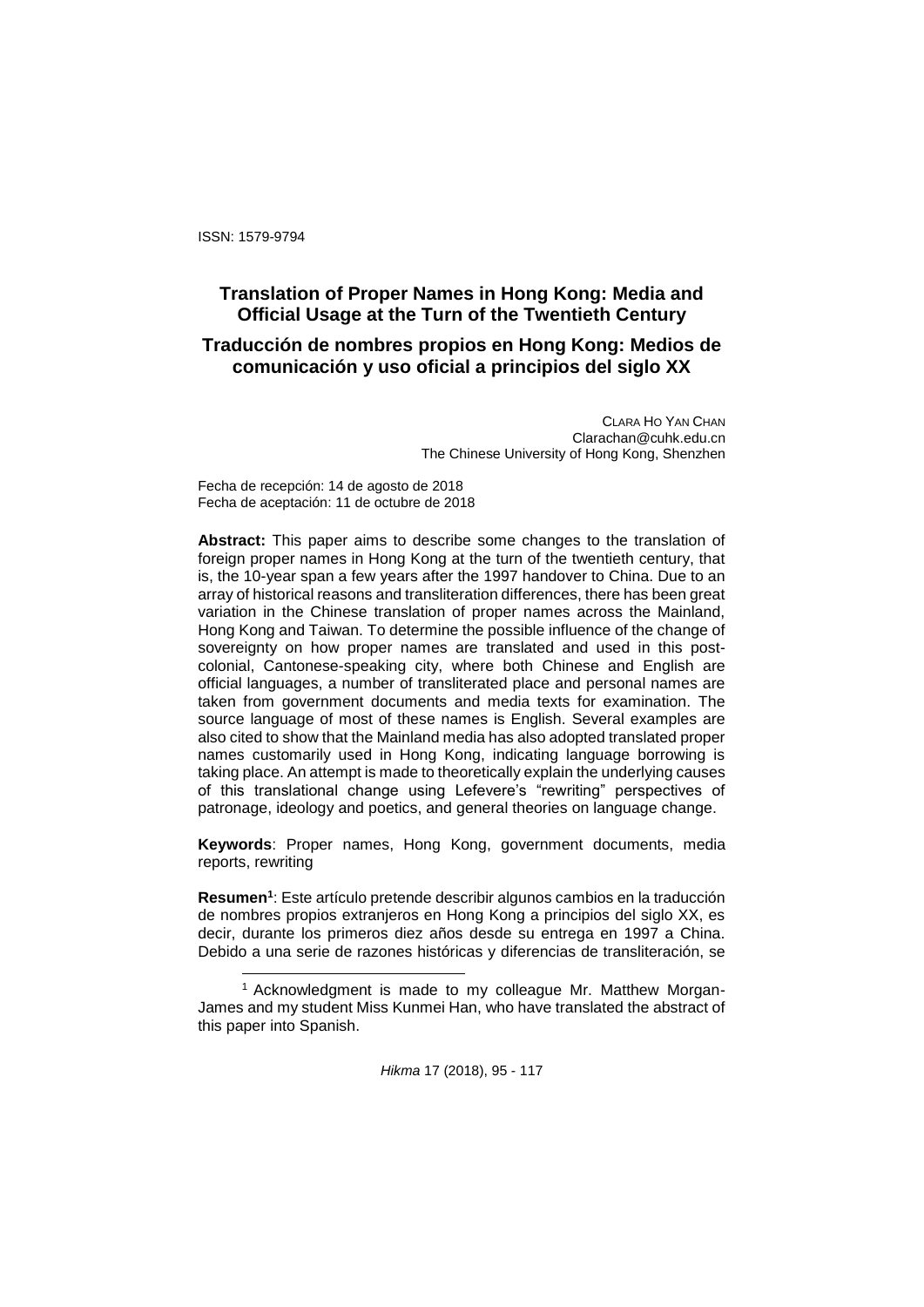Translation of Proper Names in Hong Kong 96

ha producido una gran variación en la traducción de nombres propios en China continental, Hong Kong y Taiwán. Para determinar la posible influencia del cambio de soberanía en la forma en que se traducen y utilizan los nombres propios en esta ciudad postcolonial de habla cantonesa, en la que tanto el chino como el inglés son idiomas oficiales, se han extraído una serie de nombres de personas y lugares transliterados de documentos gubernamentales y de textos pertenecientes a los medios de comunicación para su posterior análisis. El idioma de origen de la mayoría de estos nombres es el inglés. También se citan varios ejemplos para demostrar que los medios de comunicación de la China continental también han adoptado nombres propios traducidos que se utilizan habitualmente en Hong Kong, lo que indica que se están realizando préstamos. En este estudio se explican teóricamente las causas subyacentes de este cambio traslacional utilizando las perspectivas de "reescritura" de Lefevere sobre el patrón, la ideología y la poética y las teorías generales sobre el cambio de idioma.

**Palabras clave**: nombres propios, Hong Kong, documentos del gobierno, informes de los medios, reescribir.

#### **INTRODUCTION**

Against the background of significant lexical differences that have arisen in the Modern Written Chinese used in Mainland China, Hong Kong and Taiwan due to their long separation, variance in the translation of proper names also results from the complexity of methods used. Of these methods, the one most responsible for the generation of different names is transliteration. This is due mainly to the large number of homonyms in Chinese and the fact that the three regions use different Chinese dialects (Fang, 1999, 123; Jiang, 2012, 107; Huang, 1994, 405-406). With regard to the translation of proper names, Chu (2009, 175) observes that the Mainland's names are longer and composed of plainer characters, while Taiwan's have a more elegant language style. The situation in Hong Kong is more complex, since its translation activities are influenced by the change of sovereignty in 1997. Generally speaking, Hong Kong used translated proper names from all sources before 1997, including its own translations, and those from both the Mainland and Taiwan, but in the first decade of the twentieth century, more translations from the Mainland have been adopted. Such developments can be accounted for by Lefereve's "rewriting" perspectives of patronage, ideology and poetics. This is a pilot study that focuses on a number of changing Chinese translations of foreign proper names, for most of which the source language is English. The translations are marked by Mandarin romanisation (*Pinyin*) and when Cantonese is involved, Cantonese romanisation (*Jyutping*)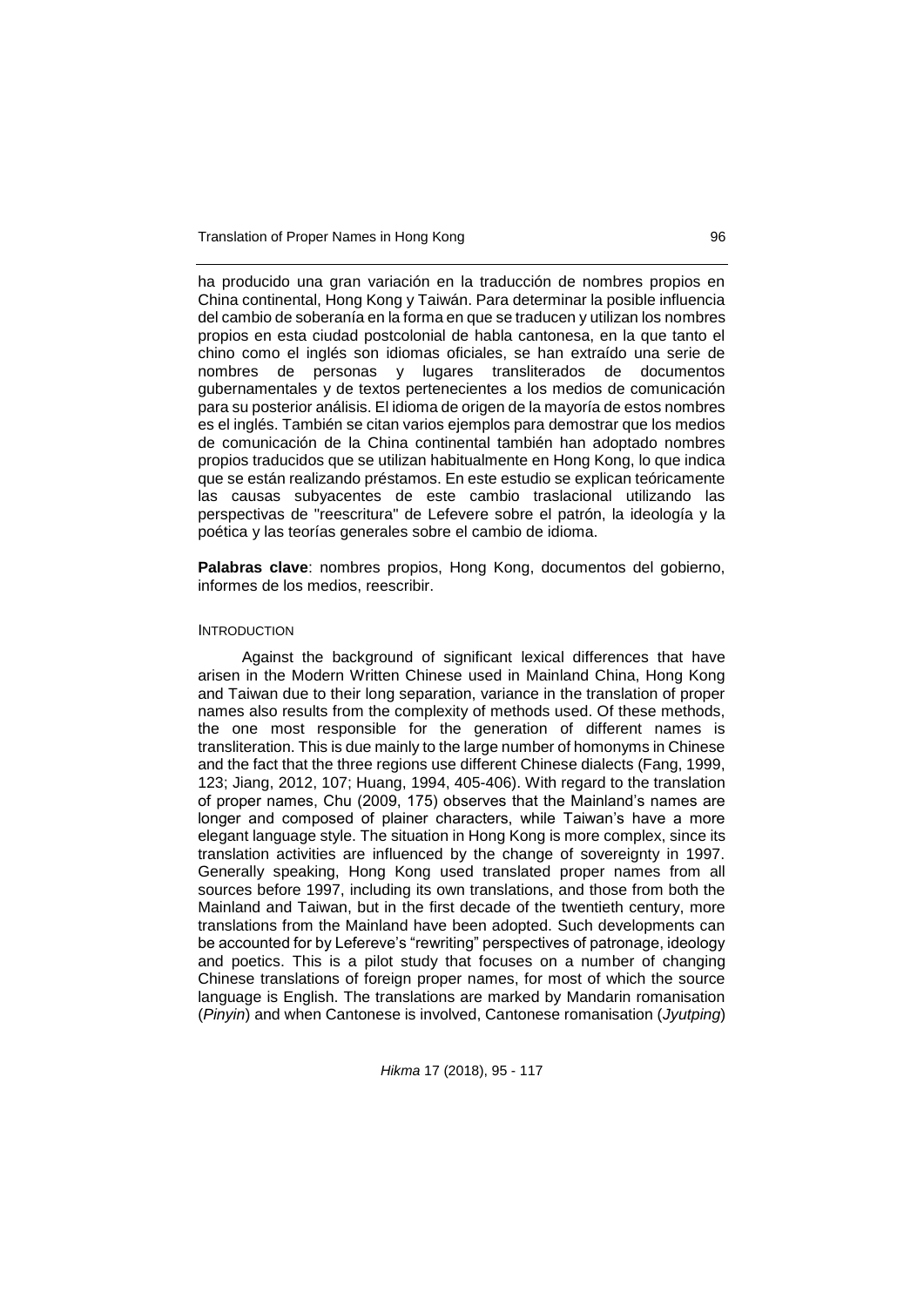is also included. It is intended that this study will invite further research into lexical changes and associated translation issues in post-colonial Hong Kong.

For most of the one and a half centuries of British rule, English was the sole official language of Hong Kong. The English language was accorded a high social status and used widely in government, business, the workplace in general, and even as the main medium of instruction at school. However, since the population predominantly speaks Cantonese in daily life, it has been the practice for the government to translate English documents into Chinese, so that more people can understand them. As Hong Kong has been a financial centre with a high degree of freedom of speech and press, the free flow of information has also encouraged the frequent translation of foreign news into Chinese. Consequently, Hong Kong possesses rather long experience in translating governmental, legal, financial documents, as well as news, from English into Chinese. After the handover of sovereignty to China in 1997 and the establishment of the Hong Kong Special Administrative Region (HKSAR) Government, Chinese's official language status was raised to equal that of English. Starting in 2001, a language policy was introduced to promote "biliteracy and tri-lingualism", where the former involves two written languages (English and Chinese), and the latter three spoken languages (English, Cantonese and Putonghua) (Policy Address, 2001). Putonghua, the "common" language intensively promoted in Mainland China since the 1950s and widely known as Mandarin, has been greatly promoted in Hong Kong's schools as well as society at large (Putonghua and Mandarin are used interchangeably in the following). Such promotion is actually part of the national language policy to promote Putonghua stipulated in the Law of the People's Republic of China on the Standard Spoken and Written Chinese Language 2000. For example, the public broadcaster Radio Television of Hong Kong (RTHK) launched a Putonghua radio channel in 1997, with the aim of promoting the common language in a territory where previously all Chinese radio and television channels had been using Cantonese only (www.rthk.hk). The change of sovereignty and language policy that relates to the official status of the Chinese language and the promotion of Putonghua certainly has had an impact on the daily life of people. This relates to their more frequent contact with Mainland Chinese affairs and people, vocabulary and its translation. Since this area of development has received little attention in translation, this study aims to fill the gap by revealing the translational phenomena that have resulted from this political change, with reference to some recent and obvious examples.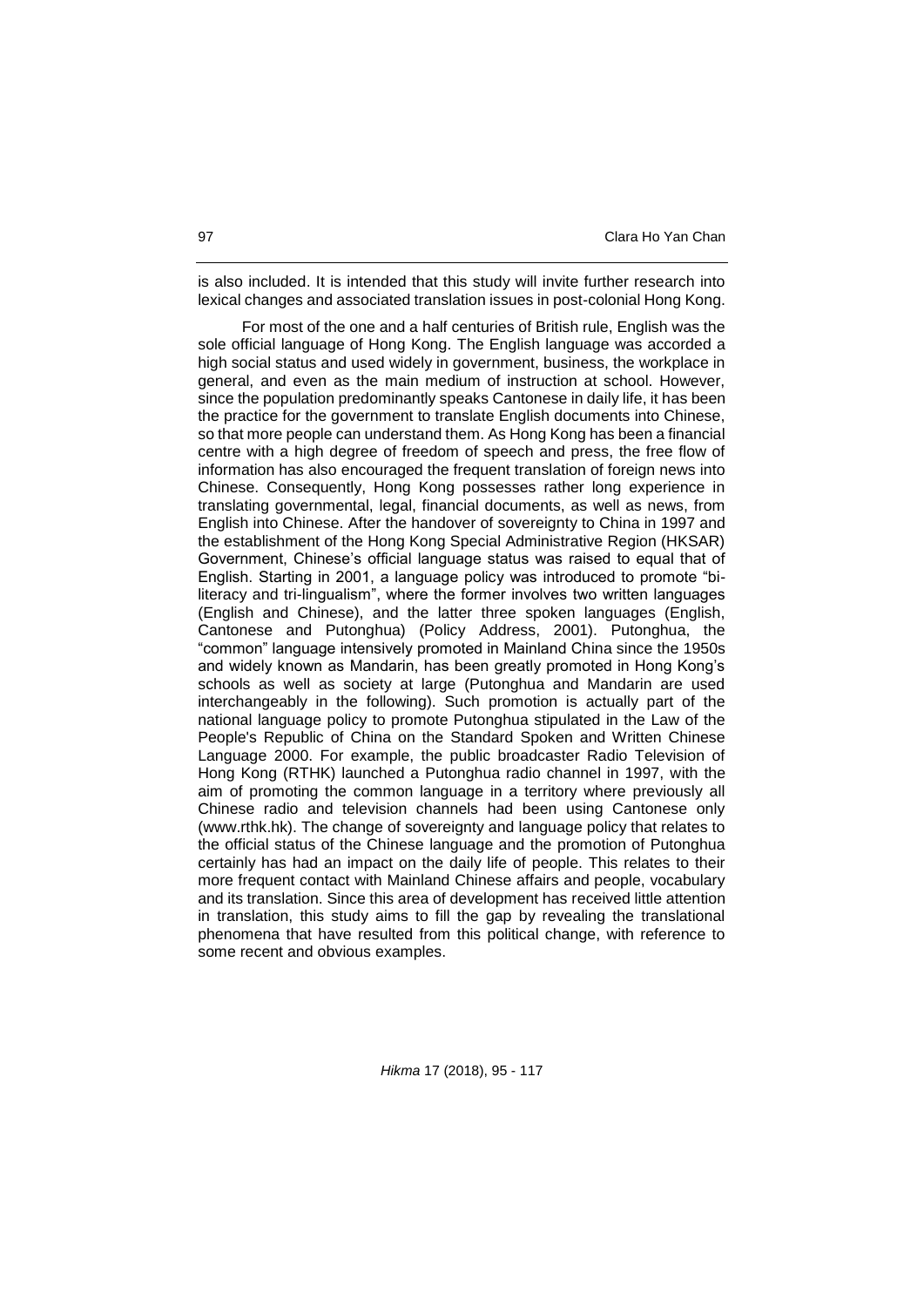#### 1. DATA AND METHODOLOGY

The data for this study are taken from two sources: government documents and media reports. The official documents that constitute the first source are taken from the News Archives of the Information Services Department of the HKSAR Government (GIS, https://www.info.gov.hk/gia/ISD\_public\_Calendar\_tc.html). Starting from 1997, this archive contains digitalised press releases and documents of all government and related bodies, most of them being bilingual because both Chinese and English are the official languages. Most examples in this study are taken from such bilingual press releases and government documents, since they provide good illustrations of the translation issues under study. The second source is taken from Wisenews, the world's largest Chinese online news database founded by the Wisers Group in Hong Kong in 1998 (http://wisenews.wisers.net). To date, it has collected Chinese news and articles from over 1600 sources in the Greater China area, including 18 Hong Kong-based Chinese and English newspapers, along with other major magazines, and transcripts from television and radio broadcasts. By 2010, the database had digitised over 150 million items of news and articles. A few examples are taken from these Chinese media reports, along with the author's translation into English.

A number of points are noteworthy about the data. First, retrievals of data have been made by searching the two sources in the mode of 'exact phrases' to achieve accurate results. Second, the search period is limited to the decade covering 2001-2010, because the Internet was not very popular before 2000 and few government documents were yet digitised. Third, because there are dozens of mass media outlets in Hong Kong, the frequency of proper names is many times higher than that in government documents.

#### 2. ANALYSIS: CHINESE TRANSLATIONS OF PROPER NAMES

The major change in the Chinese translation of proper names in Hong Kong is the increased use of translations from the Mainland in government documents and media. Such translations mostly consist of transliteration based on Putonghua (Mandarin) pronunciation. Examples include place names such as "Sydney", which is preferably translated as Xini / sik1 nei4 (悉 尼) rather than Xueli / syut3 lei4 (雪梨), and personal names such as David Cameron (Kameilun / kaa1 mui4 leon4 卡梅倫) and Nick Clegg (Kelaige / hak1 loi4 gaak3 克萊格). On the Mainland, the State Council decided in 1978 that the translation of all proper names should follow Hanyu Pinyin Fangan (Phonetic Scheme of Chinese). Since then translators refer to dictionaries to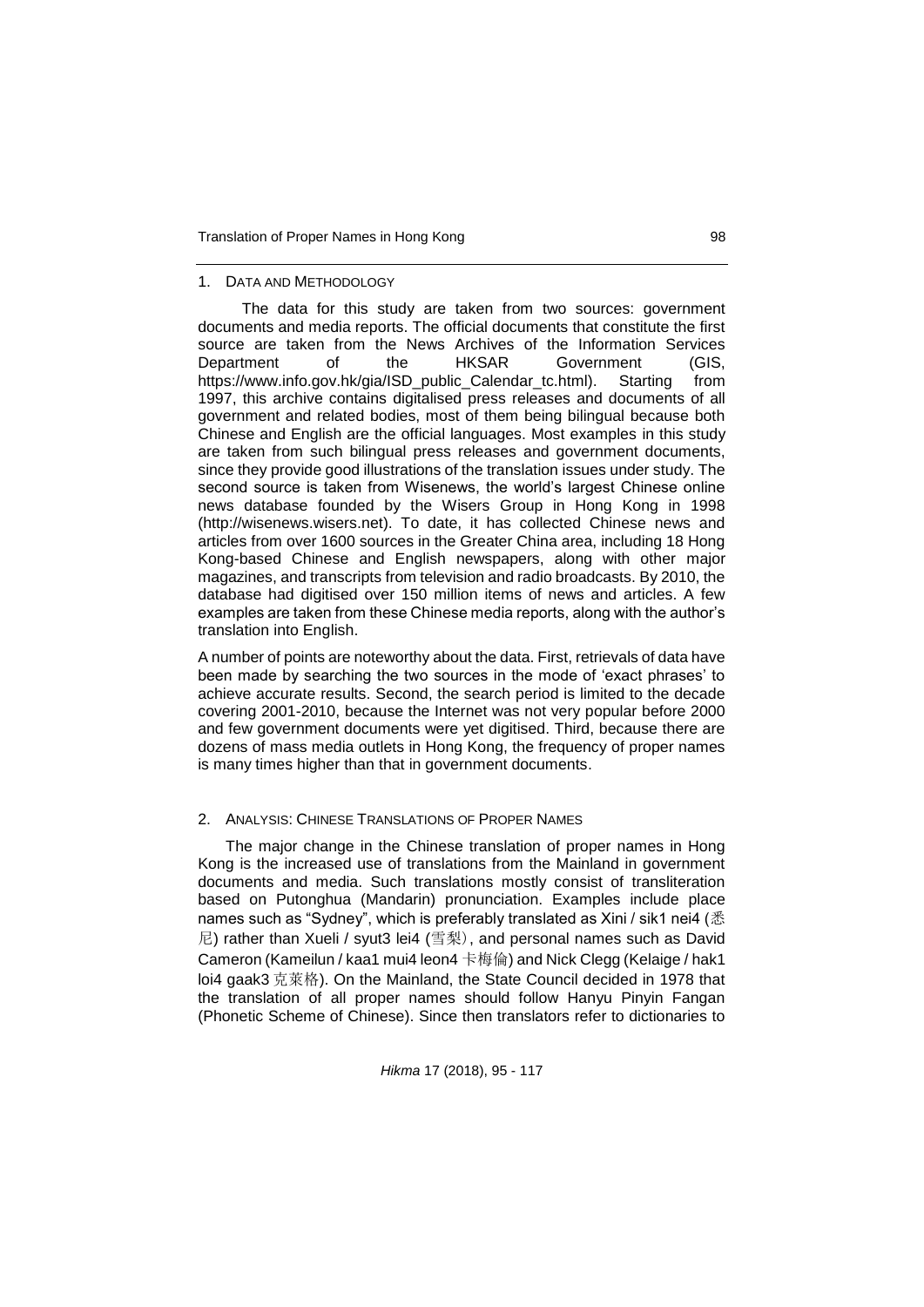provide a systematic system for translating names, one character per letter or syllable, as in *mu* (姆) for m, *te* (特) for t, and *de* (德) for d. One authoritative dictionary to consult for standard translations is Names of the World's Peoples: A Comprehensive Dictionary of Names in Roman-Chinese published by the China Translation and Publishing Corporation (Proper Names and Translation Service, Xinhua News Agency, 1993).

## *2.1. Growing Use of Mainland Translations*

## 2.1.1 Sydney (*Xueli* 雪梨 vs. *Xini* 悉尼)

The translation for "Sydney" has changed from Xueli / syut3 lei4 (雪梨), which is also used in Taiwan, to Xini */ sik1 nei4* (悉尼), used in Mainland China. Although the sound of Xini (悉尼) pronounced in both Mandarin and Cantonese is closer to the English pronunciation of "Sydney", Xueli (雪梨), which is composed of xue / syut3 (雪) (snow) and li / lei4 (梨) (pear) and means "pear" (Tao, 2010, E07) better evokes the city's picturesque scenery (Zhou, 2009, 134). The preference for transliteration over semantic translation can be more accurately shown in Figures 1a and 1b:





Source: HKSAR News Archives (2001-2010).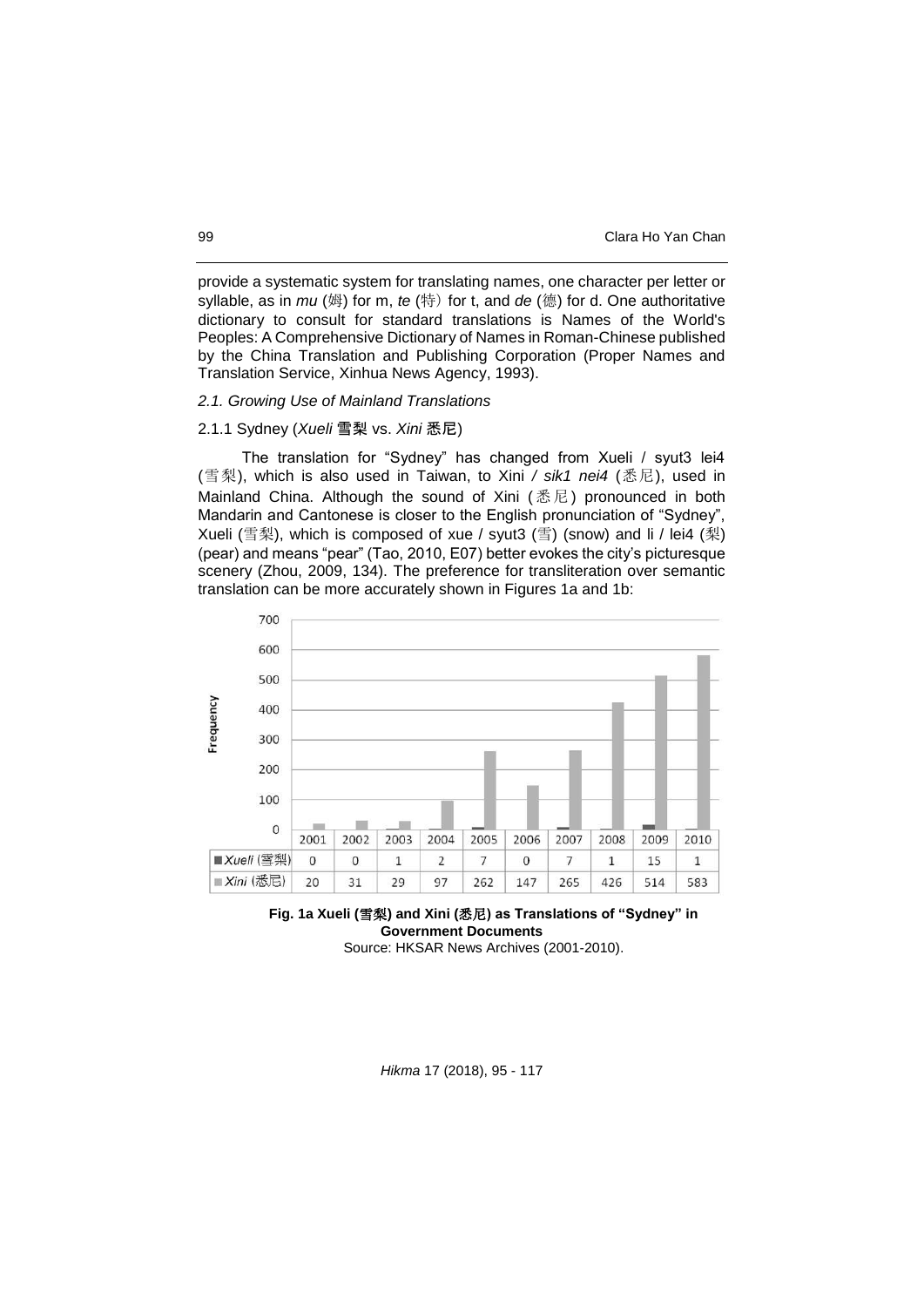

**Fig. 1b** Xueli **(**雪梨**) and** Xini **(**悉尼**) as Translations of "Sydney" in Media**  Source**:** Wisenews (2001-2010).

From the two charts above, in both official and media texts, use of Xini (悉尼) (represented by the light bar) has been increasing over the past decade. Xueli (雪梨) (represented by the dark bar) has scarcely been used in government texts, while a relatively stable portion of media have been using it in the decade.

Consider two examples from the official press releases that show the co-existence of the two translations:

# (1)

These cities included London (England), Cairo (Egypt), Washington DC (USA), Tokyo (Japan), Seoul (South Korea) and Sydney (Australia). (GIS Press Release, 27 September 2007)

[…] 將火炬分別傳送至英國倫敦、埃及開羅、美國華盛頓、日本東京及韓國首 爾, 最後一站為澳洲雪梨。(新聞公報, 2007年9月27日)

## (2)

The Director of the Hong Kong Economic and Trade Office (HKETO) in Sydney, Mr Steve Barclay, today (July 29, Sydney time) launched the inaugural "2010 Hong Kong Week in Sydney". (GIS Press Release, 29 July 2010)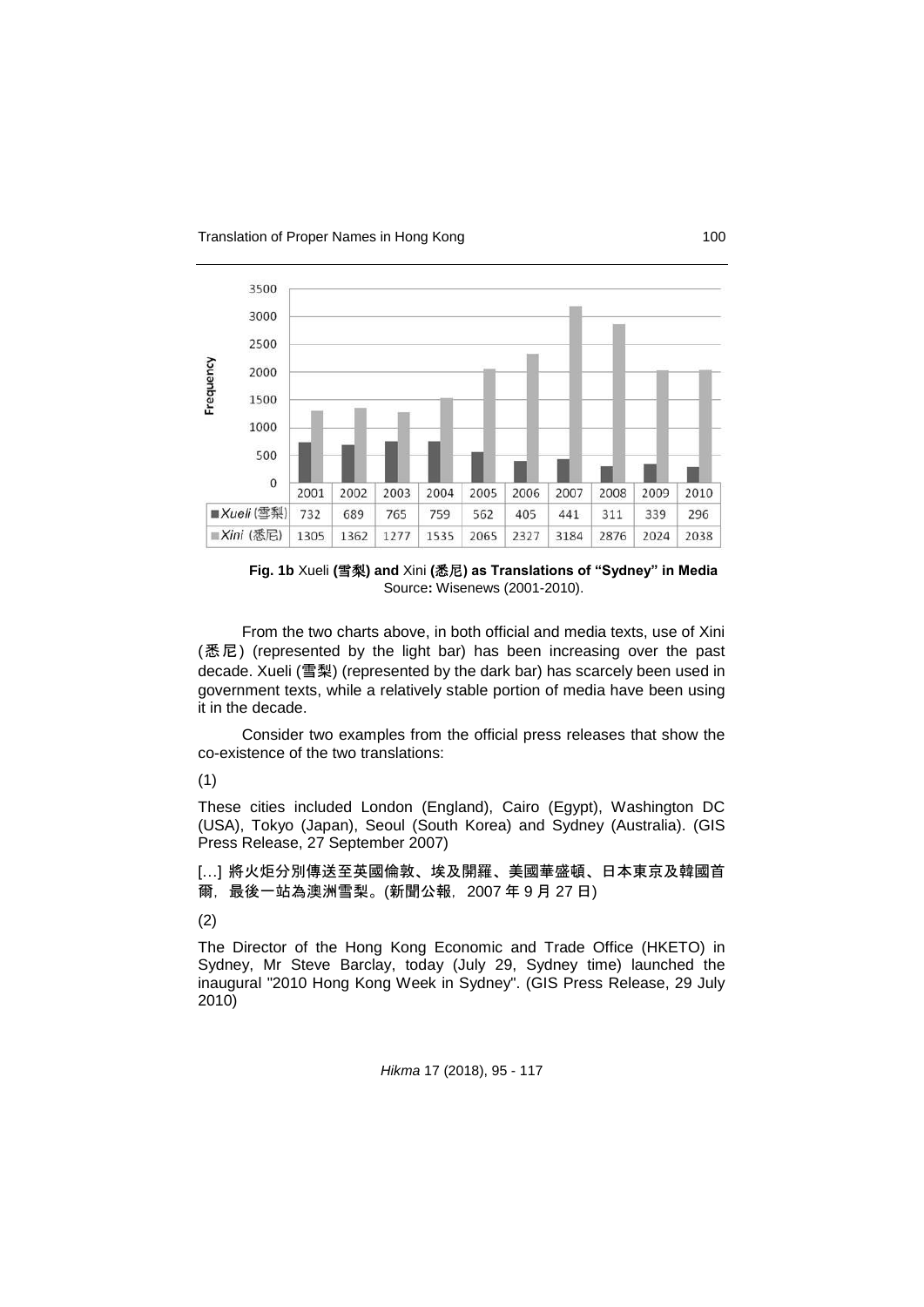## 香港駐悉尼經濟貿易辦事處經貿處處長柏嘉禮今日(悉尼時間七月二十九日)主 持《悉尼 2010 香港周》簡報會。 (新聞公報,2010 年 7 月 29 日)

This indicates that the government translators still have a degree of freedom in deciding which translation to use as far as this proper name is concerned. Of course, it is more politically correct to use *Xini* (悉尼), which is customarily used in Mainland China.

## 2.1.2. New Zealand

There has also been a decreasing use of Niuxilan / nau2 sai1 laan4 (紐 西蘭) and a growing use of Xinxilan / san1 sai1 laan4 (新西蘭) as the translation of New Zealand in the 10 years under study. The former, also a usual translation in Taiwan, is produced entirely by transliteration through matching the three Chinese characters to the English source name, while the latter, a usual translation in the Mainland, is a combination of transliteration of the last two syllables xi / sai1 (西) and lan / laan4 (蘭) and semantic translation of the first syllable xin / san1 (新) as 'new'. The translation of Niuxilan (紐西蘭) has support from the transliteration for New York, Niuyue / nau2 joek3 (紐約), which is a standard translation across all Chinese communities, while Xinxilan (新西蘭) finds support in New Delhi (Xin Deli / san1 dak1 lei5 新德里) and New England (Xin Yinggelan /san1 jing1 gaak3 laan4 新英格蘭), both of which use 'new' (新) as a semantic translation (Xiang, 1996, 59). Consider Figures 2a and 2b:

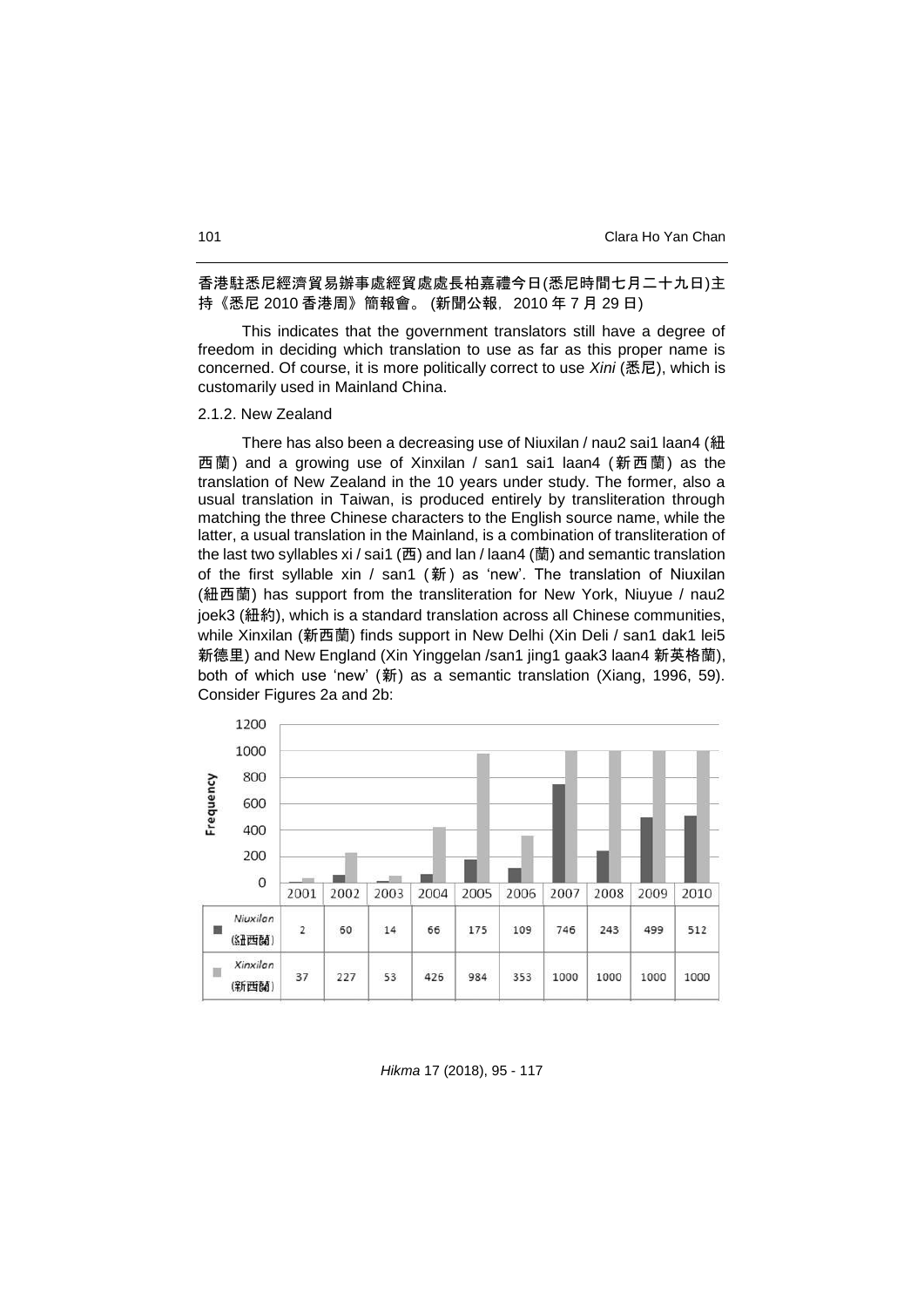

**Fig. 2a Niuxilan (**紐西蘭**) and Xinxilan (**新西蘭**) as Translations of "New Zealand"** 

## **Fig. 2b Niuxilan (**紐西蘭) **and Xinxilan (**新西蘭**) as Translations of "New Zealand" in Media**

Source: Wisenews (2001-2010)

According to Figures 1a and 1b, the frequency of Xinxilan (新西蘭) is much higher than the translation Niuxilan (紐西蘭) in both government documents and media news. However, Figure 1b shows that a stable portion of the media maintains their preference for Niuxilan (紐西蘭). One reason for this is that the currency of New Zealand is still referred to as Niuyuan / nau2 jyun4 (紐元).

Consider the following examples taken from official news:

# (3)

The Hong Kong-New Zealand Closer Economic Partnership Agreement will come into force tomorrow. Under the agreement signed in March, New Zealand will phase out over six years its import tariffs on all goods originating in Hong Kong. (GIS news, 31 December 2010)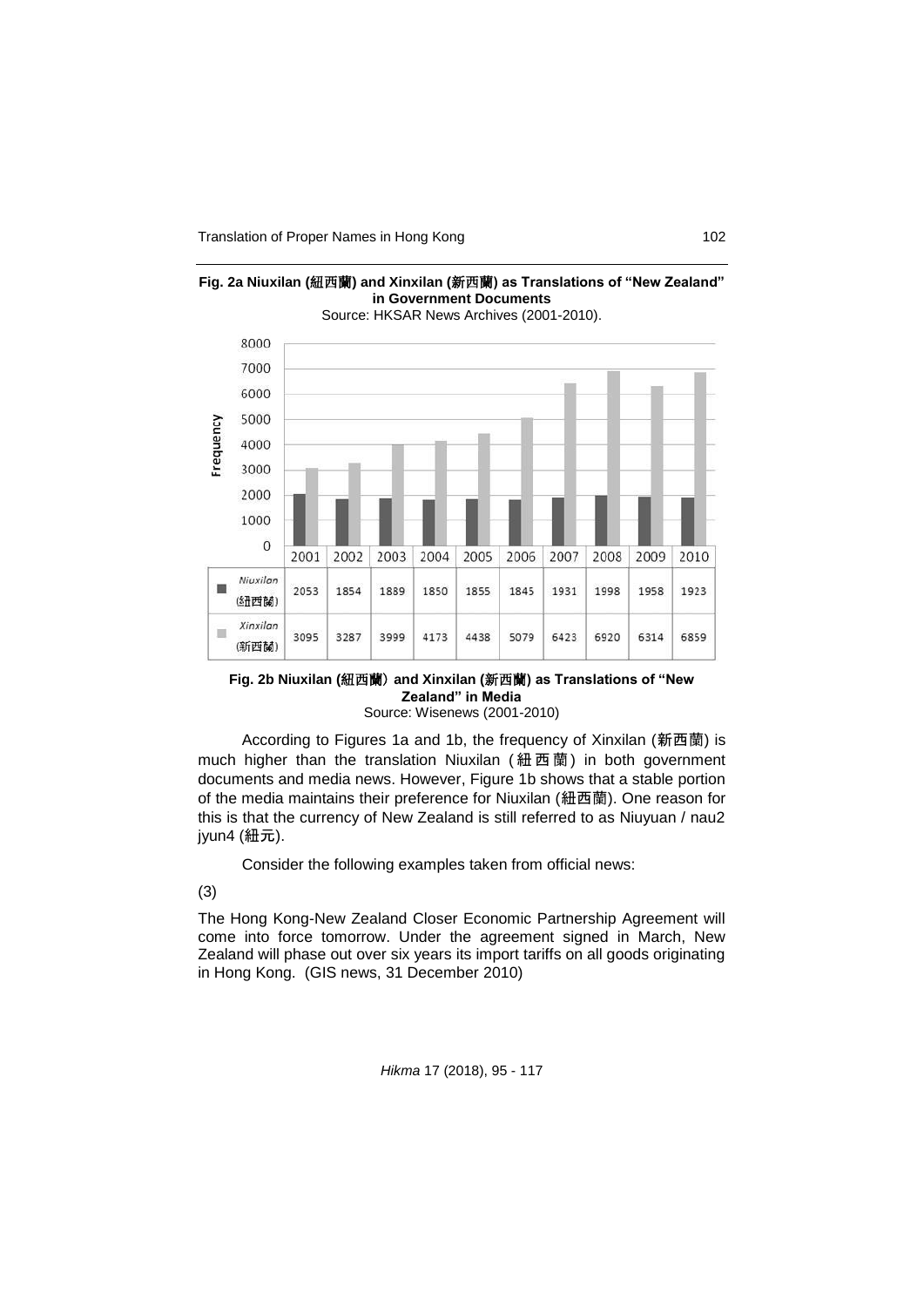香港與紐西蘭簽訂的緊密經貿合作協定明天(1 月 1 日)生效,紐西蘭在 6 年内 ,逐步撤銷對所有香港原產貨物徵收的進口關稅。(政府新聞處網上採訪室, 2010 年 12 月 31 日)

### (4)

The Hong Kong, China-New Zealand Closer Economic Partnership Agreement (CEP Agreement) will enter into force on January 1, 2011, a government spokesman announced today (December 31). (GIS Press Release, 31 December 2010)

政府發言人今日(十二月三十一日)宣佈,《中國香港與新西蘭緊密經貿合作協 定》(《協定》) 將於二00一年一月一日生效。(新聞公報,2010 年 12 月 31 日)

 On the same day, and on the same matter, GIS's news and press release used Niuxilan (紐西蘭) and Xinxilan (新西蘭) respectively.

## 2.1.3. Virginia (*Weizhenniya* 維珍尼亞 to *Fujiniya* 弗吉尼亞)

The preferred translation of the state of Virginia in the USA has been changing from Weizhenniya / wai4 zan1 nei4 aa3 (維珍尼亞) to Fujiniya / fat1 gat1 nei4 aa3 (弗吉尼亞)). The Mainland translation *Fujiniya* (弗吉尼亞) first created public controversy in Hong Kong when the media used it instead of the customary Weizhenniya (維珍尼亞)) in reporting a campus shooting in Virginia. This intense opposition arose because Fu / fat1 (弗) sounds offensive when spoken in Cantonese, due to its resemblance to an English swear word. One commentator Yip Chi Yat suggested that Virginia was made "another victim in the campus shooting" by this translational change (Yip, 2007). Virginia is also a woman's name in English. Given that the feminine character zhen / zan1 (珍) (treasure) is used in some Chinese women's names, Weizhenniya (維珍尼亞), as the Hong Kong translation of the name Virginia, has a more elegant style. Yet, the media is set on using the Mainland version in order to be correct in political terms. Tao Kit (陶傑), a well-known writer, television and radio host in Hong Kong, holds a strong opinion on this matter, criticising media for using the translation Fujiniya as "politically ignorant" (Tao, 2010, E07). Consider Figures 3a and 3b: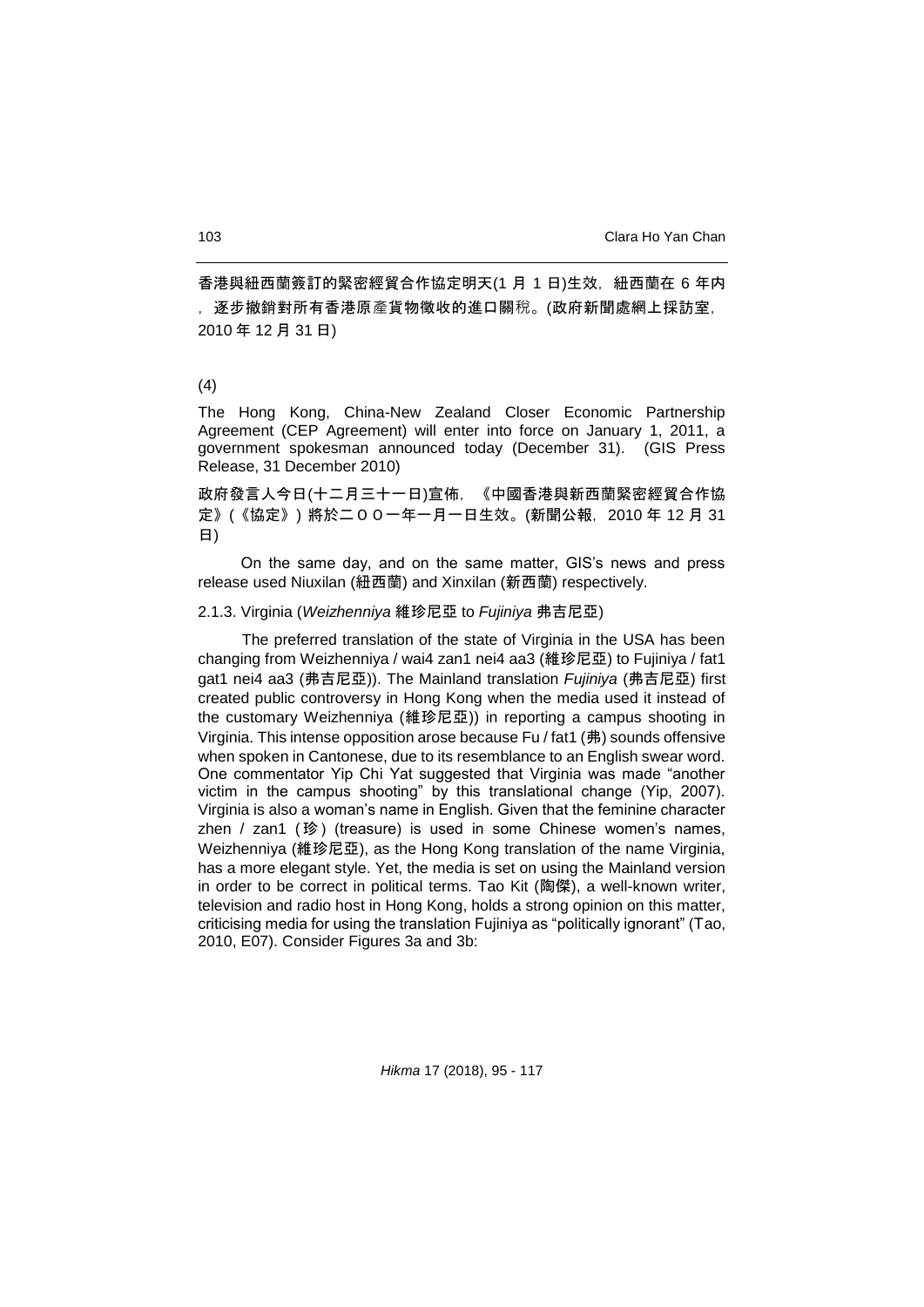

**Fig. 3a Weizhenniya (**維珍尼亞**) and Fujiniya (**弗吉尼亞**) as Translations of "Virginia" in Government Documents** Source: HKSAR News Archives (2001-2010)



**Fig. 3b Weizhenniya (**維珍尼亞**) and Fujiniya (**弗吉尼亞**) as Translations of "Virginia" in Media**

Source: Wisenews (2001-2010)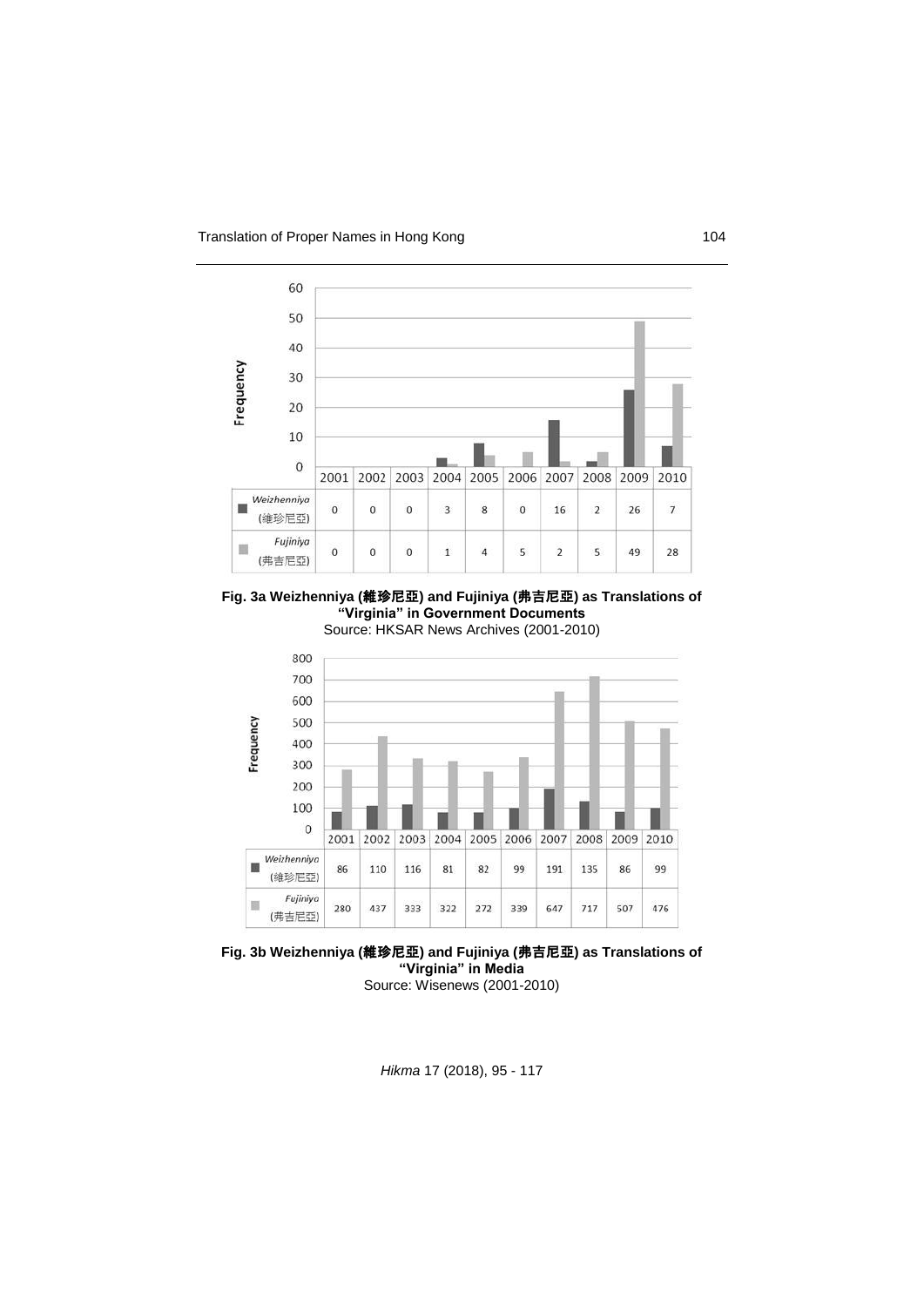Based on the two charts, during the 10 years under study, Fujiniya (弗 吉尼亞) is used more frequently than Weizhenniya (維珍尼亞) in the media, and there is a surge in its usage in government documents during 2009-2010. As the exchange between Hong Kong and the Mainland grows, the coexistence of the two translations is expected to continue, but the use of Weizhenniya (維珍尼亞) will be less prominent.

Consider examples of two translations from government documents:

(5)

The prospects of marketing Virginia wines in Hong Kong was the main focus of discussions with Virginia state officials during Hong Kong Commissioner for Economic and Trade Affairs, USA, Mr Donald Tong's visit to Richmond, the capital of Virginia on March 18 (Virginia time, USA). (GIS Press Release, 18 March 2010)

香港駐美總經濟貿易專員唐智強在美國維珍尼亞州時間三月十八日與維珍尼亞 州州府官員會面,討論維州酒品在香港行銷的前景。(新聞公報,2010 年 3 月 20 日)

(6)

"Penalties vary from state to state and range from \$50 (West Virginia) to \$10,000 fines (Wisconsin) and from 30 day (Mississippi) to 5 year periods of imprisonment (Alaska)." (Law Reform Commission, Interim Proposals on a Sex Offender Register, 2008)

"各州之間,罰則不同。罰款由\$50(西弗吉尼亞州)至\$10,000(威斯康辛州) 不 等,而監禁則由 30 日(密西西比州)至 5 年(阿拉斯加州)不等。(法律改革委員

會,關於性罪犯名冊的臨時建議,2008)

2.1.4. Dubai (Dubai 杜拜 vs. Dibai 迪拜)

The translation of the Arab emirate and city's English name Dubai used to be Dubai / dou6 baai3 (杜拜), but in recent years, Dibai / dik6 baai3 (迪拜) has also become a common translation. Both in Cantonese and Mandarin, the former translation better approximates the country's name pronounced in English. This should in itself explain why Dibai (迪拜) cannot become as popular as other translations from Mainland China. Consider Figures 4a and  $4<sub>b</sub>$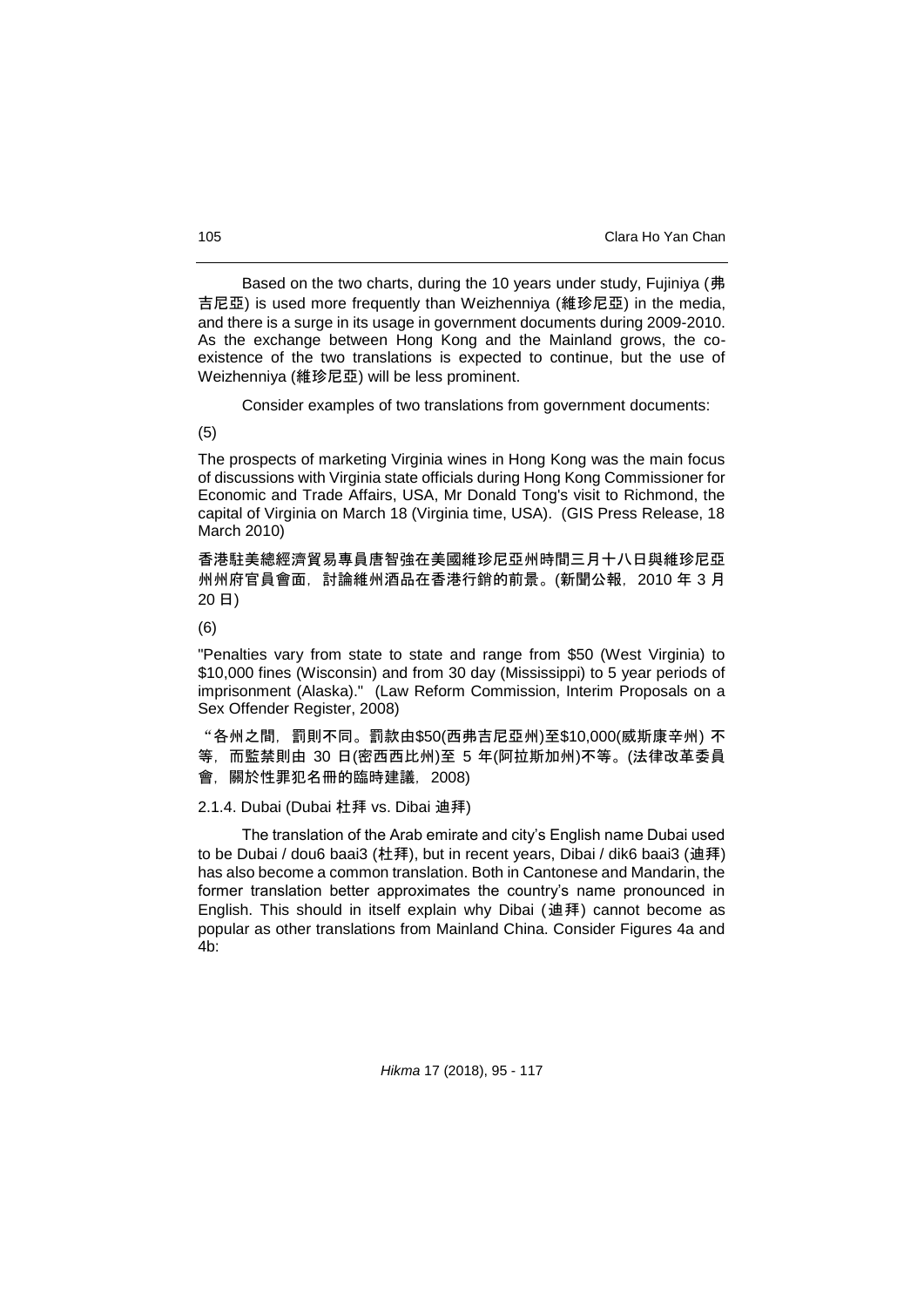







**Fig. 4b Dubai (**杜拜**) and Dibai (**迪拜**) as Translations of "Dubai" in Media** Source: Wisenews (2001-2010)

According to the charts, throughout the decade under study, the frequency of use of Dubai (杜拜) has been significantly higher than that of Dibai (迪拜) in both government documents and news reports. On the other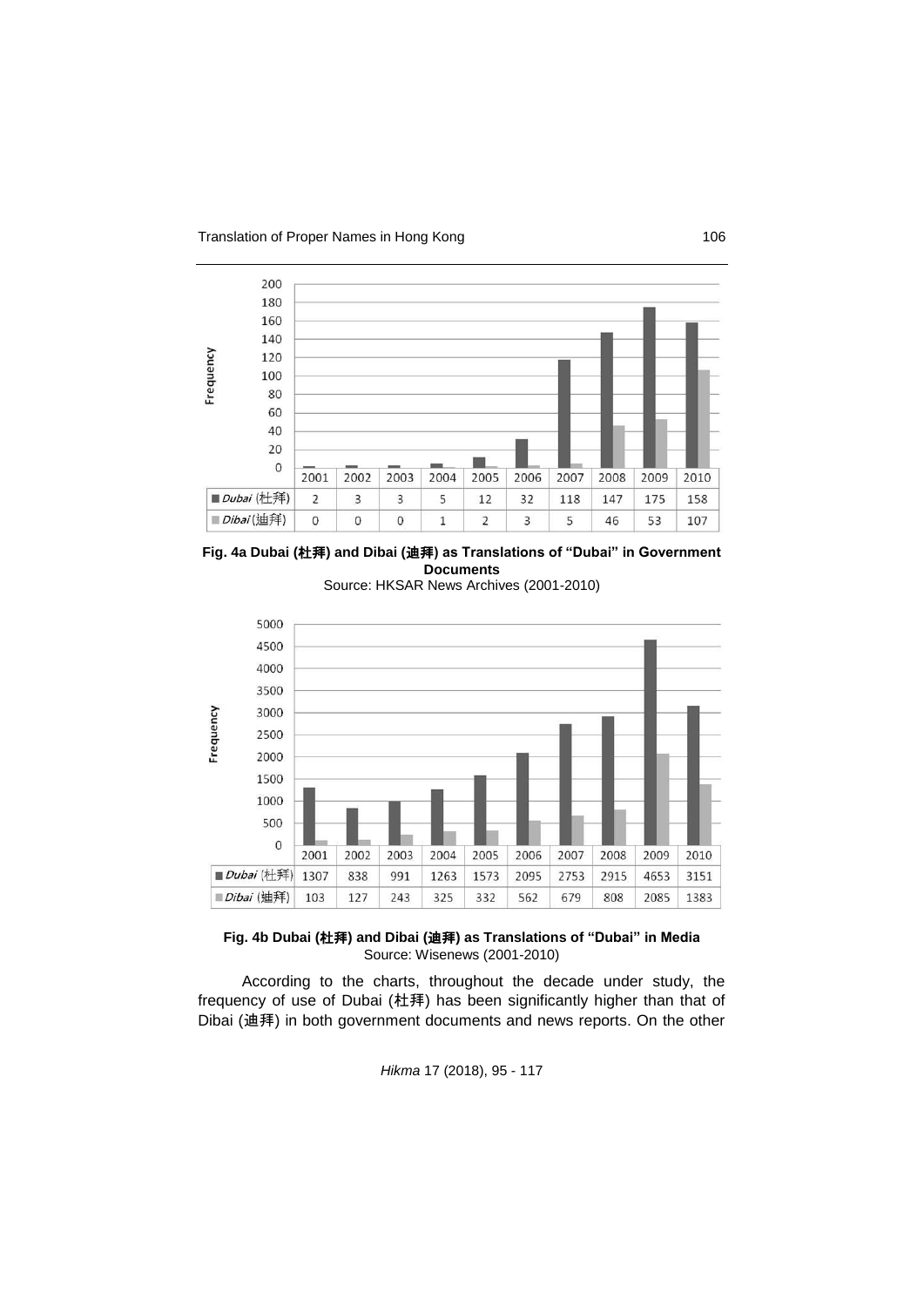hand, there has been a steady increase in the use of Dibai (迪拜) in recent years. Dibai (迪拜) has not replaced Dubai (杜拜) as the more popular choice, primarily because its pronunciation closely resembles the English pronunciation of Dubai.

Consider the examples below:

(7)

Amongst other capacities in the legal profession, she has been an arbitrator in Hong Kong, the Mainland of China, London, Stockholm, Singapore, Taiwan and Dubai. (GIS Press Release, 22 September 2010)

鄭若驊擁有多項法律專業資格,曾在香港、中國内地、倫敦、斯德哥爾摩、新 加坡、台灣和杜拜當仲裁員 […] (新聞公報,2010 年 9 月 22 日)

(8)

Traded on the NASDAQ from 1997 to 2002, Aramex is now a publicly traded company on the Dubai Financial Market (DFM: ARMX). (GIS Press Release, 18 March 2010)

在一九九七至二00二年間, Aramex 是納斯達克上市企業, 現時則在迪拜金 融市場上市 (DFM 代號: ARMX) 。(新聞公報, 2010 年 3 月 18 日)

The use of both translations in official GIS press releases occurs in the same year.

2.1.5. More Examples and some Mainland Borrowings

There are many other examples, of which, in the interests of brevity, I will simply mention a few, together with some proper names used in Hong Kong and now appearing in Mainland media. Similar to the sound change in the transliteration of "Sydney" and "Virginia" based on Mandarin pronunciation, Saudi Arabia is changed from Shadialabo / saa1 dei6 aa3 laa1 baak3 (沙地阿拉伯) to Shatealabo / saa1 dak6 aa3 laa1 baak3 (沙特阿拉伯), Dominican Republic from Duomingnijia / do1 ming4 nei4 gaa1 (多明尼加) to Duominijia / do1 mai5 nei4 gaa1 (多米尼加), and Brisbane from Bulisiben / bou3 lei5 si1 bun2 (布里斯本) to Bulisiban / bou3 lei5 si1 baan1 (布里斯班). Moreover, Montreal used to be called Mandike / mun5 dei6 ho2 (滿地可), a Cantonese-based translation, whereas it is now more often called Mengtelier / mung4 dak6 lei6 ji5 ( 蒙特利爾), a Mandarin-based syllable-to-syllable translation. Such changes form a contrast with the language habits of Hong Kong people who moved overseas since the 1950s. According to the author's living experience in Australia in the 2000s, most Hong Kong migrants there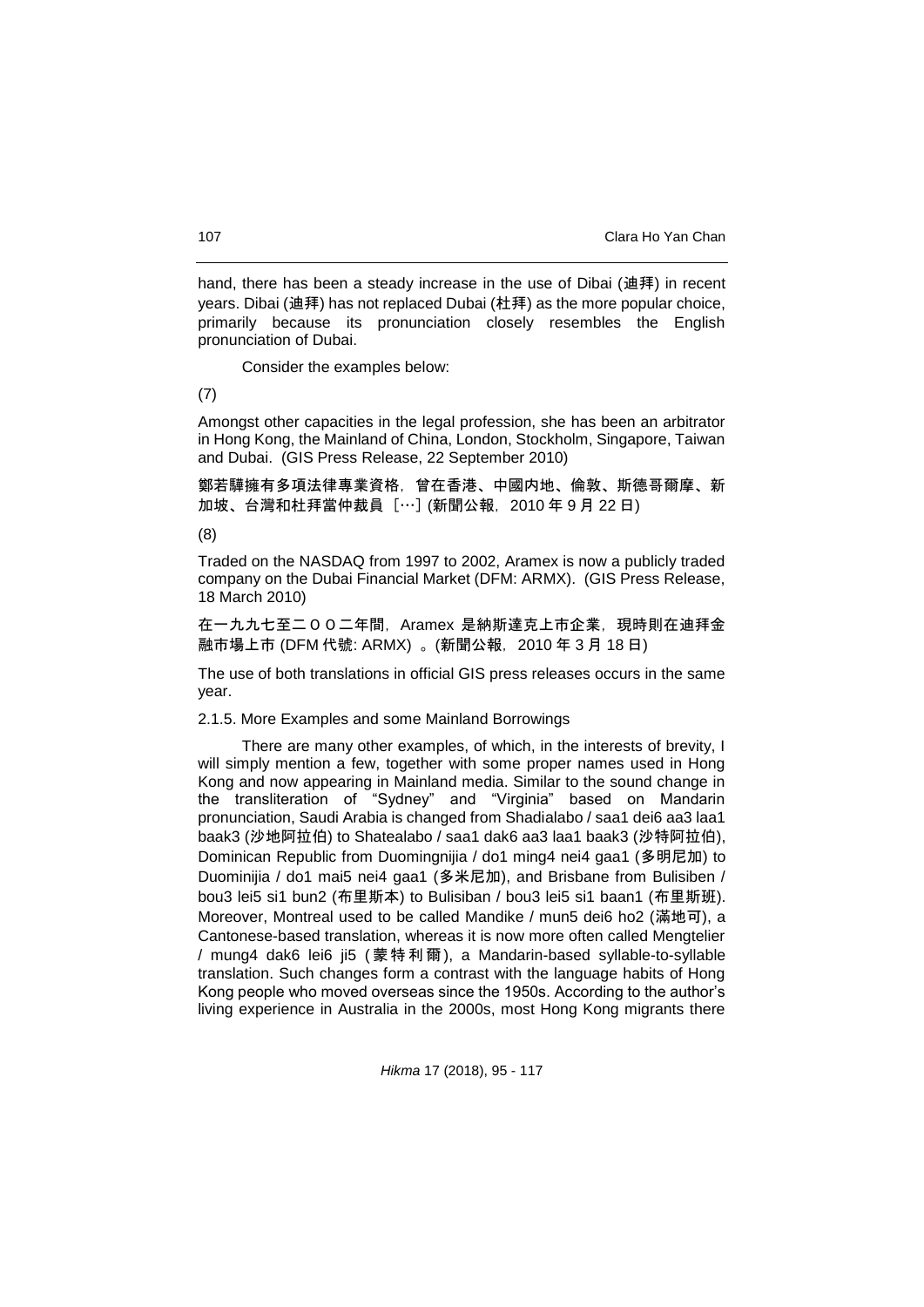still use Xueli (雪梨) (Sydney) and Niuxilan (紐西蘭) (New Zealand) in daily conversation.

Nevertheless, for "Australia", the translation Aodaliya / ou3 daai6 lei6 aa3 (澳大利亞) from the Mainland is probably unlikely to supplant Aozhou / ou3 zau1 (澳洲), because as a transliteration, it does not sufficiently resemble the English pronunciation of 'Australia'. The pre-handover translation Aozhou (澳洲), which is also used in Taiwan, is still in popular use in Hong Kong and among Hong Kong migrants in Australia. Consider the following example:

(9)

At the symposium, academics and conservation professionals from Australia, Malaysia and Macau shared their experience with local academics and professionals on the topic of heritage conservation for communities and tourism. (GIS Press Release, 4 December, 2010)

此外,來自澳洲、馬來西亞以及澳門等地的學者和保育專家今日亦於「人與地 —文物保育與社區和旅遊發展研討會」上,分享海外經驗及與本地專家學者交 流 […] (新聞公報, 2010年12月4日)

As a matter of fact, the translation of Aozhou (澳洲) has started to gain a foothold in the Mainland media, which is used side by side with Aodaliya (澳 大利亞). Consider the following examples:

(10)

近幾年來,外國人對於澳洲房地產的需求增長很快,其中又以中國需求為主。 2010 年年中,中國公民獲得的澳洲房產投資許可占外來總體的 50%,這一數 字在 2015 年年初上升到了 70%。(新浪網,2016 年 12 月 10 日)

(11)

近日, 微信支付海外消費市場佈局又邁進一步, 與澳洲支付平臺 RoyalPay (皇 家支付)合作制定澳洲微信支付發展計畫。未來在澳洲本地的免稅店、連鎖藥 房、連鎖餐飲、酒店、旅行社等遊客高頻率消費的地方,都可以通過微信支付 來付款。(騰訊財經,2015 年 10 月 20 日)

Furthermore, in some Mainland media, the translations of niubi (紐幣) and niuyuan (紐元) for "New Zealand Dollars" are more used now, alongside with the traditional use of Xinxilayuan (新西蘭元):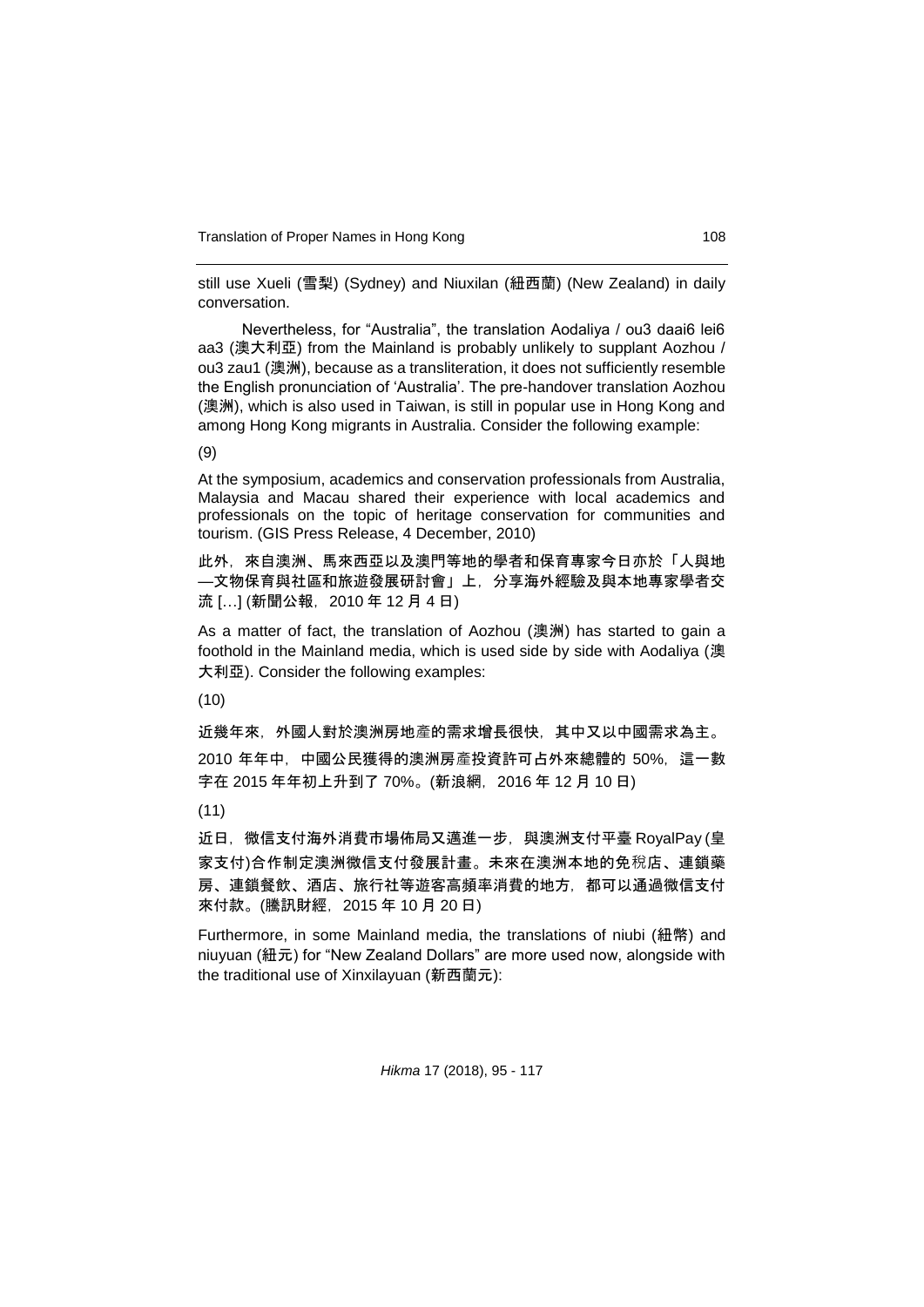(12)

在上世紀 80 年代早期, Jenny 就在 Matiere 買下了當地的一間天主教堂, 花費 了 1100 紐幣, 當時來說也是極其便宜的價格。 (新華网, 2015 年 5 月 14 日)

(13)

紐元兌美元震盪反彈,日 K 線實體重心基本持平前 2 個交易日。耶倫講話之前 ,市場參與者不敢貿然出手。(網易財經,2016 年 8 月 26 日)

## *2.2 New Translations at the Turn of the Century*

There are some new names that have appeared at the turn of the twentieth century which are also rendered according to the Mainland syllableto-syllable transliteration method. Although it is convenient and time-saving to render proper names systematically, it reduces the names to mere symbols that are less memorable than translations made according to the traditional Hong Kong practice, which takes the characters' meanings into consideration. Before the 1997 handover, the Chinese translations of British officials' names were provided by the British Consulate-General of Hong Kong under the Foreign and Commonwealth Office, and were usually domesticated into Chinese (Ming Pao, 14 May 2010). For example, many Hong Kong Governors were given Chinese names with good meanings and similar sounds to their English surnames. For example, in the case of the last governor Chris Patten (彭定康), Peng / paang4 (彭) is a common Chinese surname, which in combination with the first character of the Chinese given name Ding / ding6 (定) (stable) is similar in sound to "Patten". The second character of the given name Kang / hong1 (康) (healthy) is an addition. The following are some examples of personal names translated after the change of sovereignty.

2.2.1 British Officials David Cameron (Kameilun / kaa1 mui4 leon4 卡梅倫) and Nick Clegg (Kelaige / hak1 loi4 gaak3 克萊格)

For Prime Minister David Cameron and Deputy Prime Minister Nick Clegg, there has been no new domesticated rendition since their second term started in 2010. Their names in Chinese follow the transliteration rule of Mainland China, without the addition of a Chinese family name or consideration for the meanings of the characters: Kameilun (卡梅倫) for "Cameron", and Kelaige (克萊格) for "Clegg".

Consider the following examples from official press releases and radio news: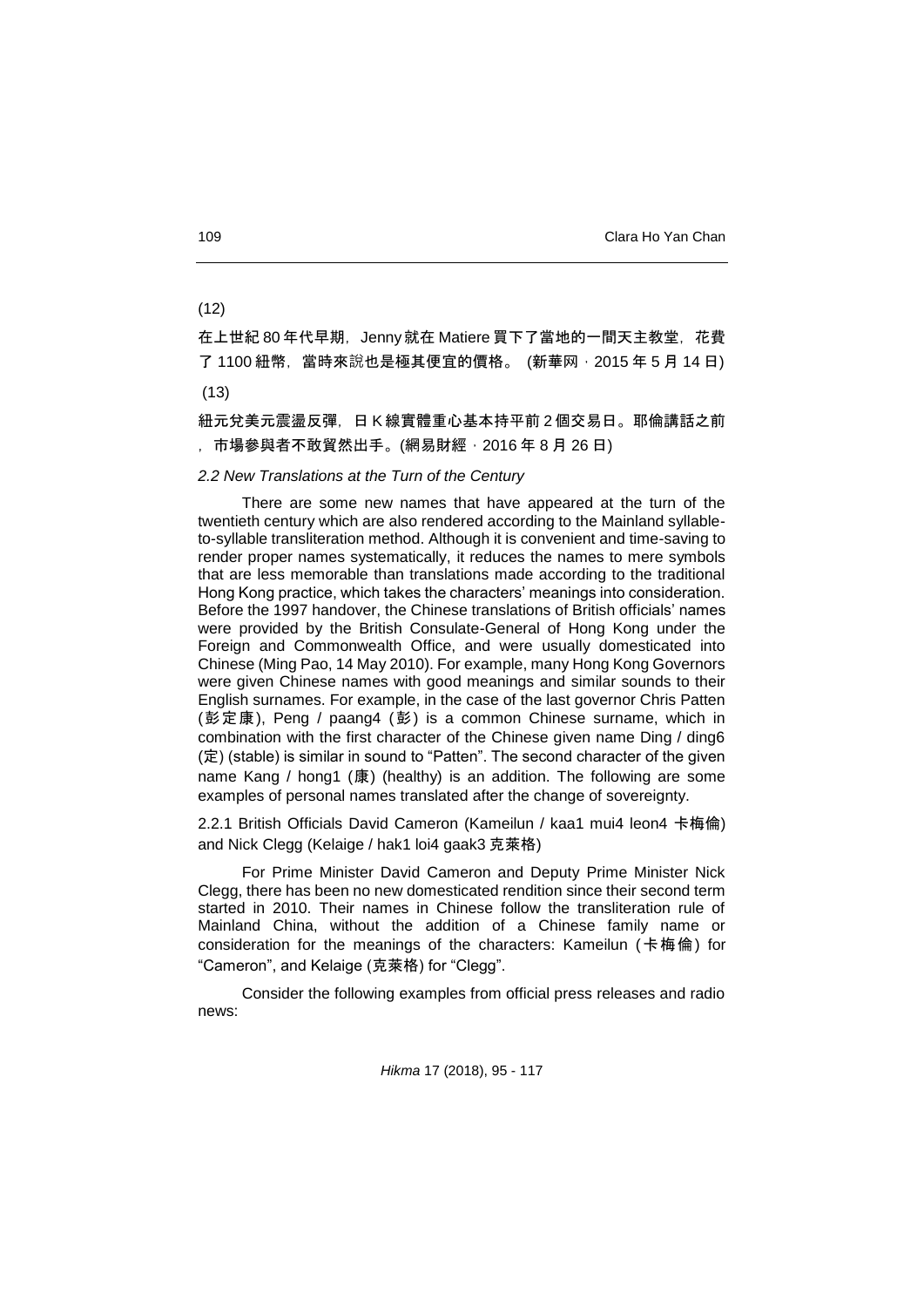Translation of Proper Names in Hong Kong 110

#### (10)

However, Mrs Allcock also stressed the role Hong Kong can play in helping the UK to meet Prime Minister David Cameron's pledge to double bilateral trade with China by 2015, made during his recent visit to Beijing. (GIS Press Release, 16 December, 2010)

鍾小玲表示,英國首相卡梅倫最近訪問北京時,曾誓言在二0一五年將對華雙 邊貿易增加一倍。 (新聞公報,2010 年 12 月 16 日)

 $(14)$ 

英國組成二次大戰後首個聯合政府後, 新任首相卡梅倫和副首相克萊格強調, […] (香港電台,蔡敬雯,2010 年 5 月 13 日)

As this is the first coalition government formed in Britain since World War II, the new Prime Minister Cameron and Deputy Prime Minister Clegg gave an assurance that […] (RTHK, by K.M. Choi, 13 May 2010) (The author's translation)

2.2.2 Former US Official Donald Rumsfeld (Lamusifeierde / laa1 mou5 si1 fei1 ji5 dak1 拉姆斯菲爾德)

In the appearance of former US Secretary of Defence Donald Rumsfeld on Hong Kong's news during his second term of service in 2001-2006 (his first term of office was in the 1970s), his name was transliterated according to Mandarin pronunciation as Lamusifeierde / laa1 mou5 si1 fei1 ji5 dak1 (拉姆 斯菲爾德). In Taiwan, where Mandarin is also the official language, the translation of Rumsfeld takes the more succinct form of Lunsifei / leon4 si1 fei2 (倫斯斐).

Also consider the following example from a news publication of RTHK:

(15)

信仰高科技主導戰爭的國防部長拉姆斯菲爾德, 經常批評傳媒, […] (香港電 台《傳媒透視》,趙來發,2003 年 4 月)

Defence Secretary Donald Rumsfeld, who believes war is technologyoriented, often criticises the media […] (RTHK's Media Digest, by L.F. Chiu, April 2003) (The author's translation)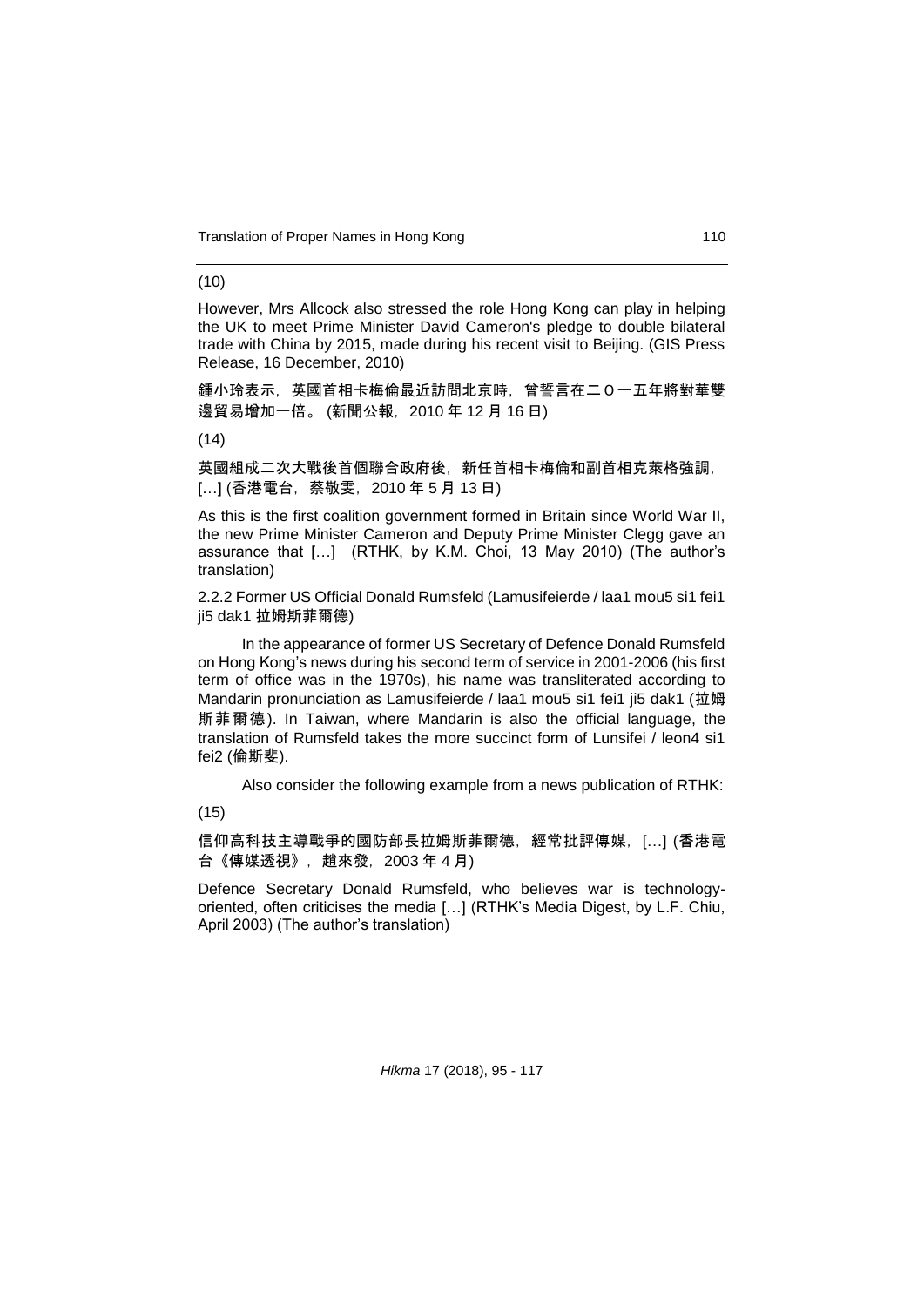2.2.3 Iranian President Mahmoud Ahmadinejad (Aihamaidineijiade / ngaai5 haa1 maai6 dik6 noi6 gaa2 dak1 艾哈邁迪内賈德)

In the Hong Kong media, Iranian President Mahmoud Ahmadinejad is translated as Aihamaidineijiade / ngaai5 haa1 maai6 dik6 noi6 gaa2 dak1 (艾 哈邁迪内賈德), a syllable-to-syllable rendition according to the sounds of Mandarin. Mandarin-speakers from Mainland China may be used to lengthy translated names, but this example is particularly long-winded in Cantonese, in which it is pronounced as ngaai 6 haa1 maai6 dik6 noi6 gaa2 dak1.

This translated name appears in the radio news from RTHK:

(16)

艾哈邁迪内賈德在記者會重申,伊朗與西方國家有關核燃料交換的磋商並未結 束 […] (香港電台, 蔡德蕙, 2010 年 2 月 17 日)

Ahmadinejad reiterated at the press conference that the consultation on nuclear exchange between Iran and the West is on-going […] (RTHK, by T.W. Choi, 17 February 2010) (The author's translation)

3. DISCUSSION: LANGUAGE CHANGE AND LEFEVERE'S PATRONAGE, IDEOLOGY AND POETICS

From the examples shown in this section, it is obvious that Mainland translations are standardised and systematic, but unavoidably long-winded, since every sound must be translated into a Chinese character. Cantonesebased translations in Hong Kong tend to be more flexible in this respect, allowing names that are shorter and more meaningful. Andrew Lefevere's (1992) "rewriting" theory of "patronage", "ideology" and "poetics" can be employed to explain the political and cultural changes behind these examples of evolving proper name translation since the handover. In this theory, translation as "a rewriting of an original text" is greatly influenced by the ideological or poetological currents manipulated by patronage and professionals respectively (Lefevere, 1992, chap. v-vii). The following is a description of how such factors operate in the Hong Kong context.

Patronage refers to people in power outside the literary system who are "usually more interested in the ideology of literature than in its poetics" (Lefevere, 1992, 15) (professionals within the literary system will be discussed later). In this study, the HKSAR Government and the media organisations represent patronage, and the national language system, the ideology. The HKSAR Government represents an "undifferentiated" patronage of the literary system, meaning that it provides three components, namely the ideological,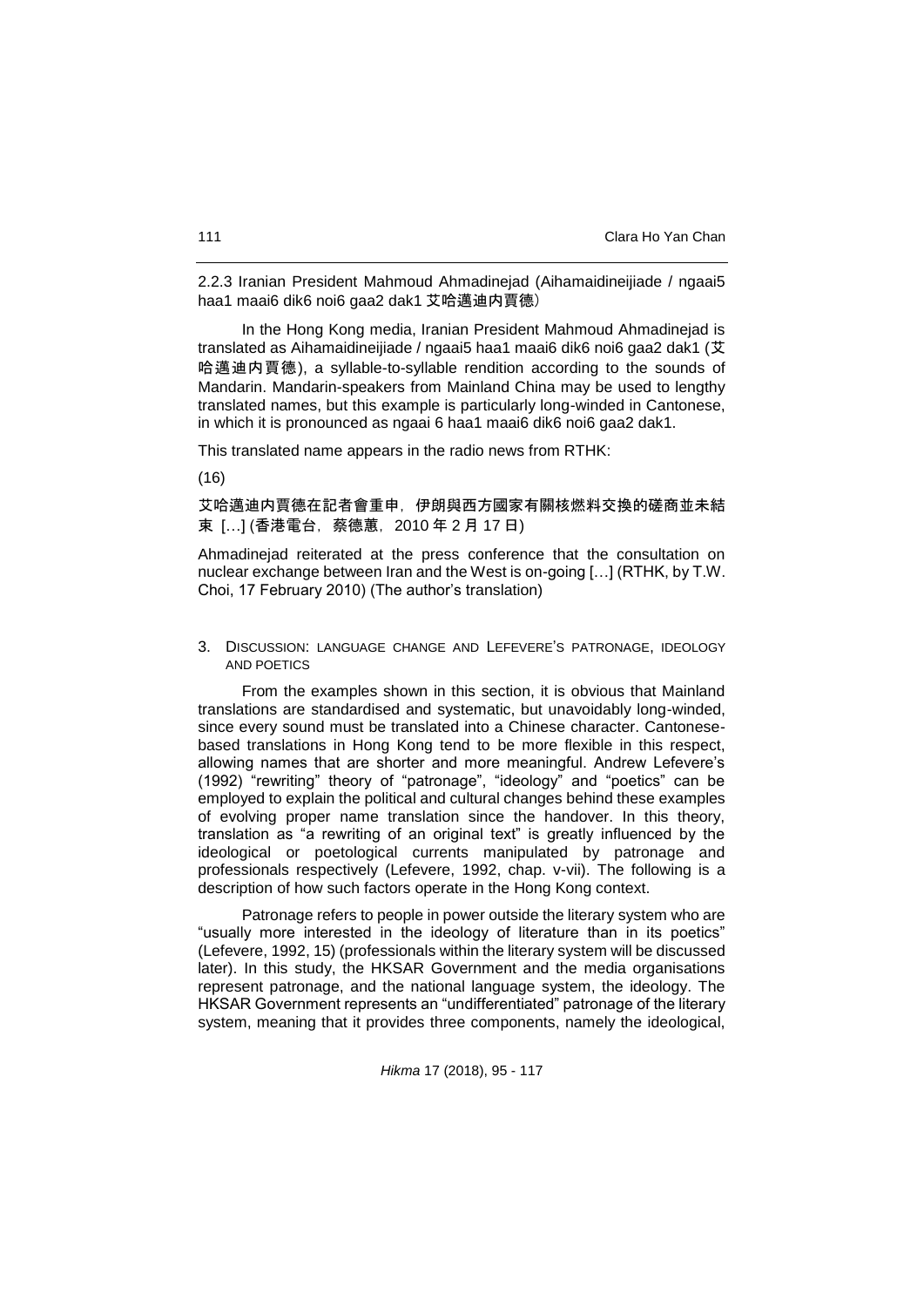Translation of Proper Names in Hong Kong 112

the economic and status components (Lefevere, 1992, 17). First of all, ideologically speaking, by using Mainland Putonghua-based translation of proper names, the Government somehow affects the translation process with the national language policy from Mainland China. According to the PRC's Law on Standard Spoken and Written Chinese Language, the use of standard spoken and written Chinese language will promote economic and cultural exchange among all the Chinese nationalities and regions (Article 1). Putonghua should be used in radio and television broadcasts and dialect is only to be used with approval (Articles 12 and 16). Such a unified language policy can help the Government install nationalism into the minds of the citizens of Hong Kong which is a post-colonial city. Economically, the Government employs more than 180,000 civil servants, including translators and interpreters. As Hong Kong is part of China, its Government relies on the Central Government as a source of economic support. Last but not least, with regard to the status component which Lefevere describes as "integration into a certain support group" (1992, 16), translators must conform to the expectations of patrons, in return for the remuneration they receive. In this case, these expectations equate with the national language policy that is advocated by the Beijing Administration and followed by HKSAR Government. Meanwhile, media organisations also constitute a form of "undifferentiated" patronage with the same three components, because they are employers that are subject to ideological influence from the Central Government. Taking the one of the two free television channels in Hong Kong (Television Broadcasting) as an example, the author's daily observations suggest that their news programs mostly use Mainland translations such as Xini / sik1 nei4 (悉尼), Xinxilan / san1 sai1 laan4 (新西蘭) and Fujiniya / fat1 gat1 nei4 aa3 ( 弗吉尼亞) for "Sydney", "New Zealand" and "Virginia", Kameilun/ kaa1 mui4 leon4 (卡梅倫) and Kelaige / hak1 loi4 gaak3 (克萊格) for Cameron and Clegg, Lamusifeierde / laa1 mou5 si1 fei1 ji5 dak1 (拉姆斯菲爾德) for Rumsfeld, and Aihamaidineijiade / ngaai5 haa1 maai6 dik6 noi6 gaa2 dak1 (艾哈邁迪内賈 德) for Ahmadinejad.

It is the "professionals" within the literary system that tend to be concerned with poetics (Lefevere, 1992, chap. v). Poetics consists of two components, namely the "inventory of literary devices, genres" and "a concept of what the role of literature is, or should be, in the social system" (Lefevere, 1992, 26). This second "functional" component is closely linked to ideological influences from outside the sphere of poetics. Within the Hong Kong system, there are two kinds of professionals that have conflicting views of the literary norms. The first kind includes civil servants within the Government who produce press releases, speeches and other official documents, and editors and journalists in the media. Since the mid-1980s, they have been following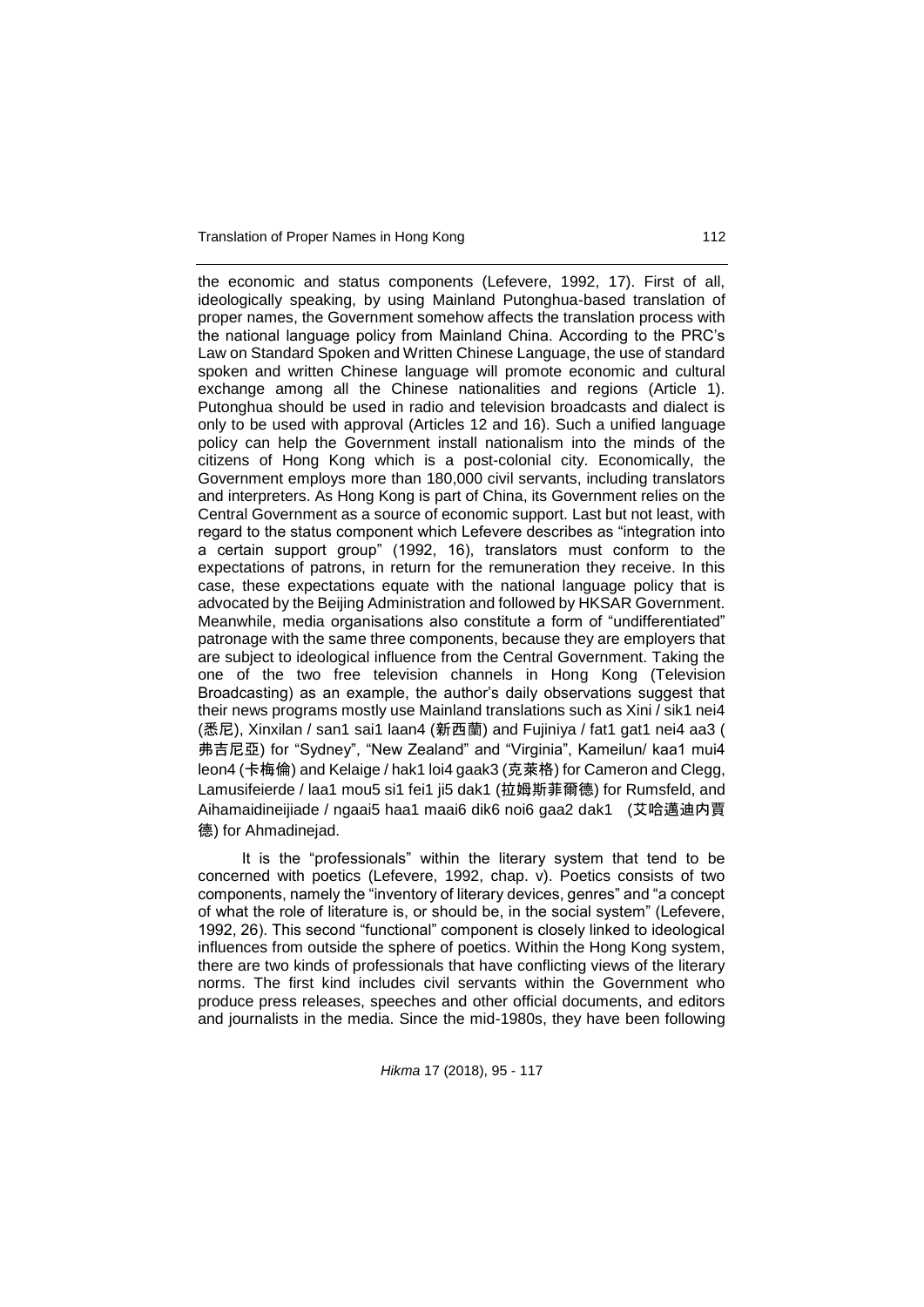the vernacular style in official writing which replaced classical Chinese writing, mainly by eliminating formulaic constructions and terms of address (Official Languages Division, Civil Service Bureau, 2009, 80; Ng, Ngan & Kong, 2005, 17-18). This vernacular writing style suits the aims of the promotion of Mandarin, which is a "common language". Moreover, as previously mentioned, these professionals report news according to the poetics acceptable to the Government's standard, that is, the Mainland translation based on Mandarin pronunciation. Their 'official' production acts as a "yardstick" in determining what passes as appropriate (Lefevere, 1992, 19). In contrast, the second group, which includes critics and columnists such as Tao Kit, criticise this poetological current. They appear on television and radio shows and publish books to comment on public affairs and related language use, particularly criticising the blind imitation of Mainland proper name translation and the use of political expressions at the expense of the local dialectal style (Tao, 2010). Generally speaking, the two ideologies are in tension. On one hand, the patrons, together with the professionals they patronise, seek to eliminate the cultural differences between Hong Kong and Mainland China by introducing Mandarin-based transliterated names, and another group of professionals, especially the critics, resist this trend by protecting Cantonese and proper names based on this local dialect and semantic translation.

The enormous politically and socially instigated changes brought to the translation methods of proper names in Hong Kong indicate that borrowing is a powerful external cause for linguistic change. Thomason and Kaufman (1988) and Harris and Campbell (1995), among others, believe that social factors can break all the internal constraints that work against language change. 'Fashion', 'foreign influence' and 'social need' are believed to be three sociolinguistic causes of language change (Aitchison, 1991, 105-123). Nevertheless, given the fact that language change is a long process, longterm observations should be made of the 'new life' these proper names take on a new place. According to Aitchison (1991, 151) and Hoenigswald (1966, 33), language change resembles a pendulum: on the one side, natural tendencies and social forces change a language both from within and without; on the other side, the factors of clarity and mutual intelligibility bring it back to the state of "equilibrium". While this study focuses on the influence of 'social forces', a study of the translated proper names adopted by both Hong Kong and the Mainland would reveal more about 'the factors of clarity and mutual intelligibility' behind the Chinese translation of proper names in general.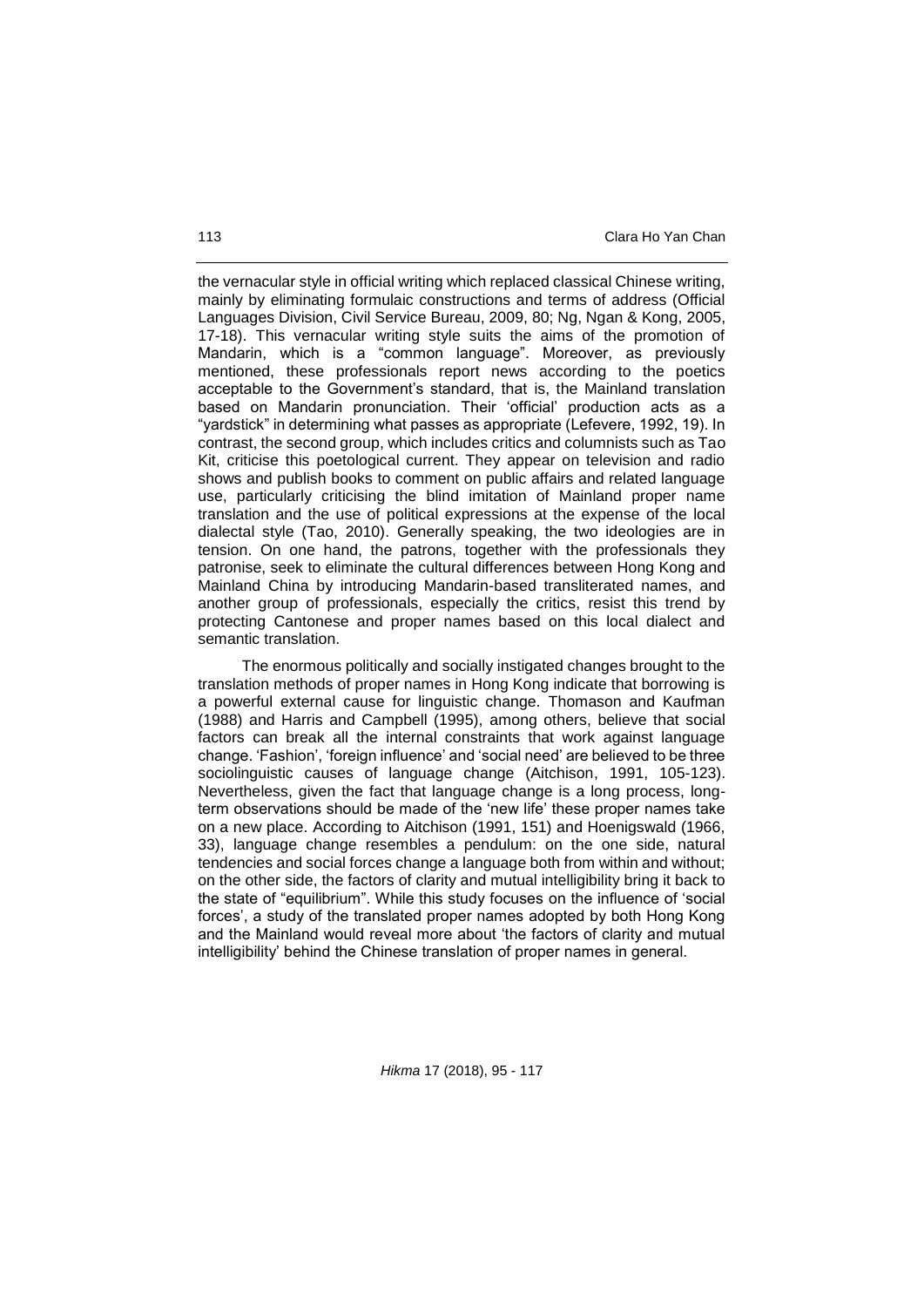#### 4. CONCLUSION

The "rewriting" of proper names in Hong Kong has changed both its literary system and the professionals working within it, with a growing number of proper names transliterated according to Mandarin. The effects of this remain to be seen. Lefevere (1992, 38) remarks:

Rewritings, mainly translation, deeply affect the interpenetration of literary systems, not just by projecting the image of one writer or work in another literature…but also by introducing new devices into the inventory component of a poetics and paving the way to changes in its functional component.

This study mainly outlines the political and cultural causes behind the translational changes in Hong Kong. More research is needed to capture the bigger picture of exchanges between Hong Kong and Mainland China, in which Hong Kong also influences the Mainland translation of proper names and a whole range of lexical usages, from entertainment-related slang to financial and economic terminology. Such a bilateral approach can display the full momentum of the continuous linguistic and cultural transformation resulting from the integration of the two distinctive communities. The frequent contact between habitants generates a social need to familiarise with each other's language patterns. With its long history of dealing with English-Chinese translation, Hong Kong is expected to share its experience, in such a way that Hong Kong and China can draw from each other's merits, creating a lively, animating and inspiring atmosphere for translators to improve their products.

## 5. REFERENCES

- Aitchison, J. (1991). *Language Change: Progress or Decay?* (2nd Ed.). Cambridge: Cambridge University Press.
- Chiu, L.F. (2010 April). Zhanzheng zhong Xinwen Meiti de Feidianxing Juese The Atypical Role of News Media in War*. Media Digest*. Retrieved from https://bit.ly/2zbX1Nq
- Choi, K.M. (2010, May 13). Kameilun he Kelaige Qiangdiao Lianhe Zhengfu Jiang Qiangda Wending. Cameron and Clegg Assure Strength and Stability of the Coalition Government. *Radio and Television News*. Retrieved from https://bit.ly/2PwPxi9
- Choi, T.W. (2010, February 17). Aihamaidineijiade Tichu Zanting Shengchan Nongsuo You Tiaojian. Ahmadinejad Proposed Conditions for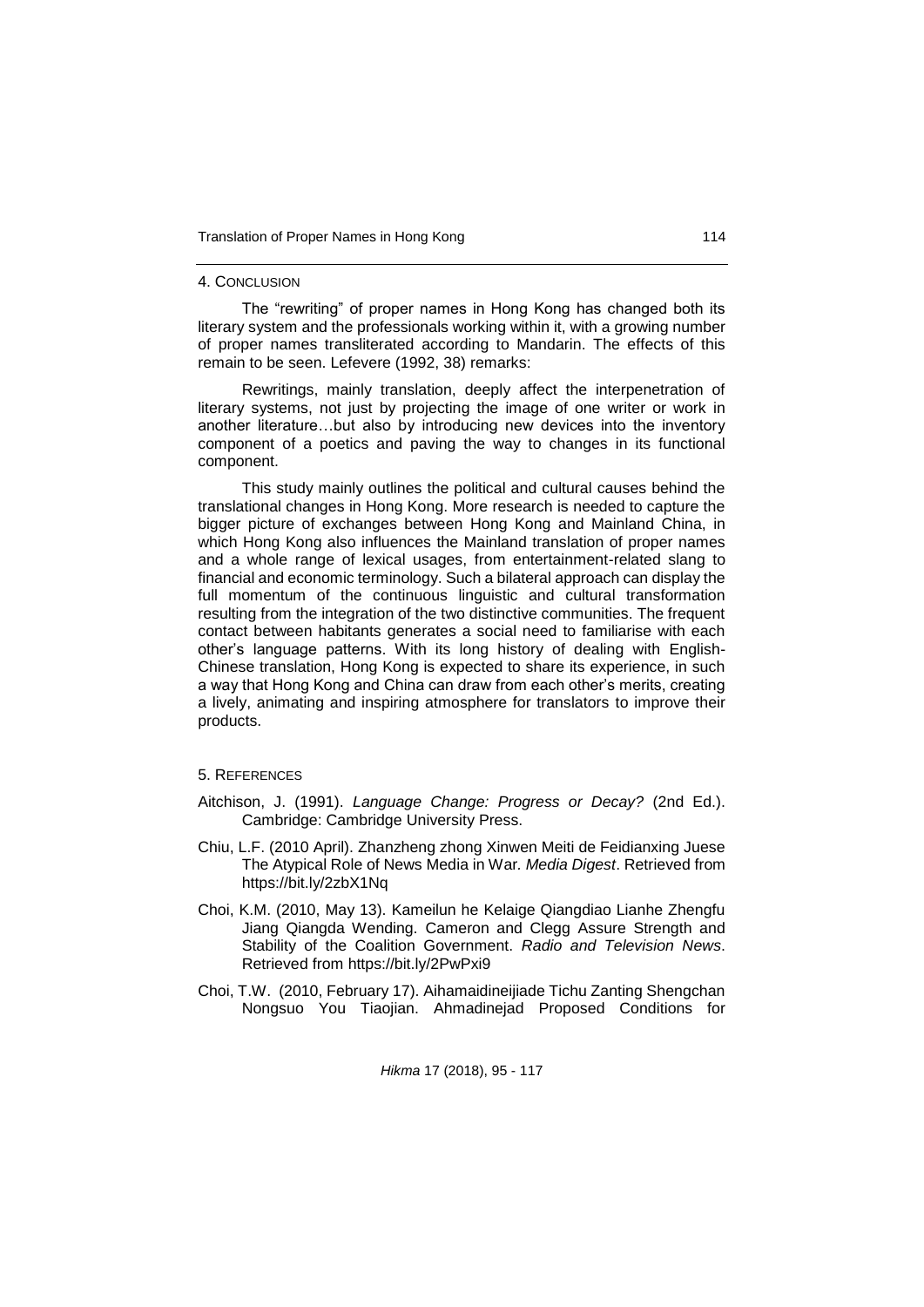Suspending the Enriched Uranium Production. *Radio and Television News*. Retrieved from https://bit.ly/2Thia1f

- Chu, C. N. (2009). Liang'an Xinci Bijiao Yanjiu. Comparison of New Words across the Straits. In S. L. Tin, H. K. Lee and T. P. Hsu (Eds.), *Haixie Liang'an Xiandai Hanyu Yanjiu. The Study of Modern Chinese Language across the Straits*. Hong Kong: Educational and Cultural Press*,* pp. 172-181.
- Fang, Mengli. (1999). Haixia Liang'an Jian Renming Diming Fanyi de Chayi ji Tongyi Guifanhua de Biyaoxing he Yiyi. Necessity and Significance of Standardization of Translation of Foreign People and Place Names of the Mainland and Taiwan. *Beifang Luncong (Northern Forum)*, 1, 123- 124.
- Government Information Services Department. (2010, December 31). HK-NZ Economic deal to start [Online news]. Retrieved from https://bit.ly/2Fs3ysW
- (2010, December 31). Hong Kong, China-New Zealand Closer Economic Partnership Agreement in force tomorrow [Press release]. Retrieved from [https://bit.ly/2Dp6l3r.](https://bit.ly/2Dp6l3r)<https://bit.ly/2OQOjcB>
- (2010, December 16). Hong Kong-UK relationship: We are Your Best Partner for Doing Business with China [Press release]. Retrieved from https://bit.ly/2DJfYuQ
- (2010, December 4). "Hong Kong Heritage Tourism Expo Access Heritage" Launched [Press Release]. Retrieved from <https://bit.ly/2Q1c5Hq>
- (2010, September 22). Hong Kong Economic and Trade Office, Berlin Hosted Luncheon Talk on Dispute Resolution and Arbitration [Press Release]. Retrieved from <https://bit.ly/2TkGS0I>
- (2010, July 29). 2010 Hong Kong Week in Sydney [Press Release]. Retrieved from<https://bit.ly/2ONEdJt>
- (2010, March 18). Commissioner promotes Hong Kong in Virginia [Press Release]. Retrieved from [https://bit.ly/2ONF3pB.](https://bit.ly/2ONF3pB)
- (2010, March 18). Aramex to Use Hong Kong Hub to Build Market Share and Improve Brand Visibility [Press Release]. Retrieved from https://www.info.gov.hk/gia/general/201003/18/P201003180092.htm
- (2007, September 27). 2007 Special Olympics World Summer Games Law Enforcement Torch Run Receiving/Welcoming the Flame of Hope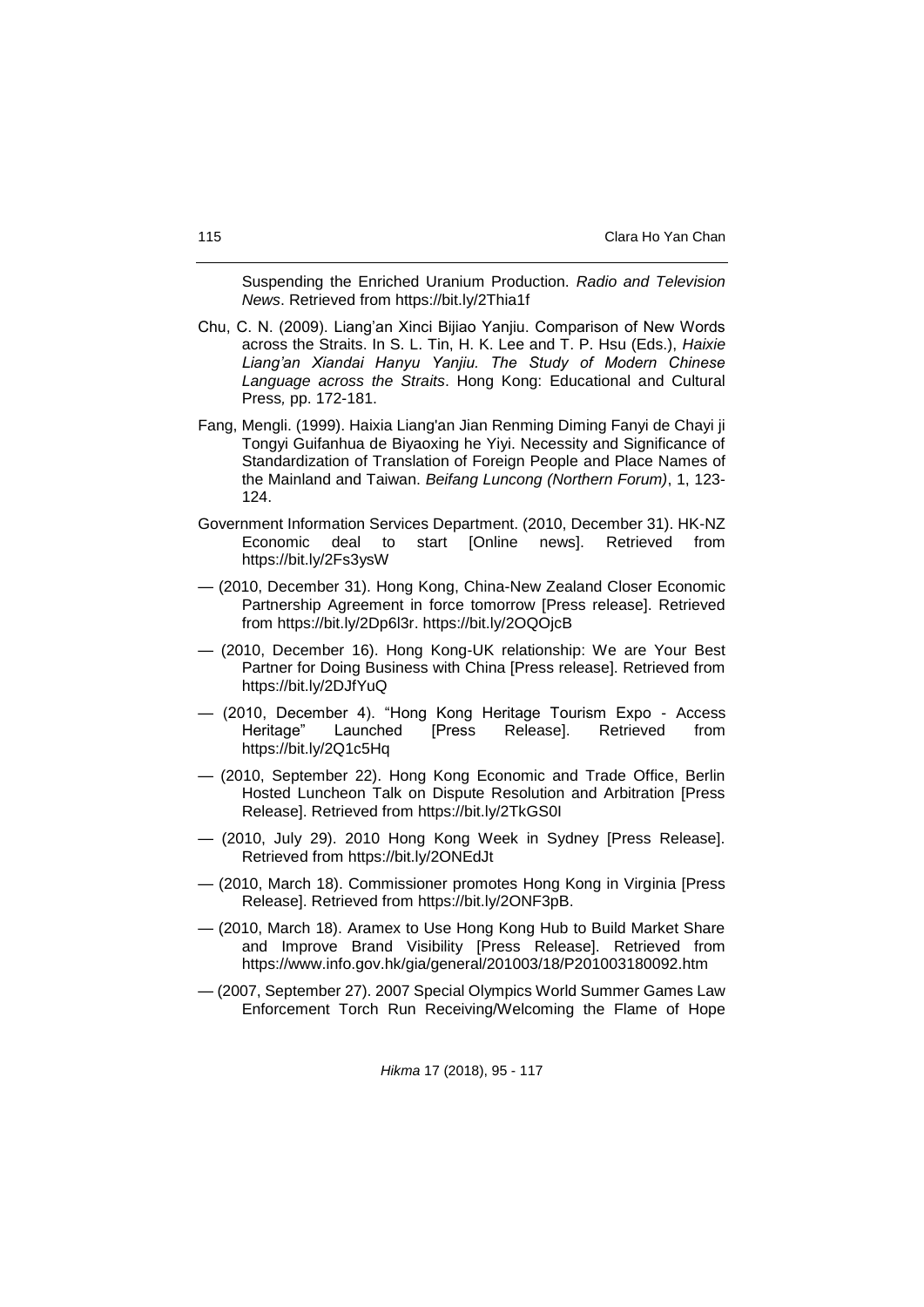Translation of Proper Names in Hong Kong 116

| [Press                                                          | Releasel. | Retrieved | from |
|-----------------------------------------------------------------|-----------|-----------|------|
| https://www.info.gov.hk/gia/general/200709/27/P200709270118.htm |           |           |      |

- Official Languages Division, Civil Service Bureau (2009). *Guidebooks on Official Chinese Writing* (2nd Ed.).
- Harris, A. C. and L. C. (1995). *Historical Syntax in Cross-Linguistic Perspective.* Cambridge: Cambridge University Press.
- Hoenigswald, H. M. (1966). Are There Universals of Linguistic Change? In J. H. Greenberg (Ed.). *Universals of Language* (2nd Ed.). Cambridge: The MIT Press, pp. 30-52.
- Hong Kong Policy Address (2001). Retrieved from https://www.policyaddress.gov.hk/pa01/e46.htm
- Huang, C. Z. (1994). Cong Mouxie Waiyu Zhuanming de Hanyi Kan Haixia Liang'an Yuyan Shiyong de Tong yu Yi (Understanding the Similarities and Differences of Cross-Straits Language Use from the Perspective of Foreign Proper Terms Translation). *Zhongguo Yuwen (Chinese Language)*, 6, 401-408.
- Jiang, X. (2012). Haixia Liang'an Waiguo Guoming Shouduming Fanyi de Jiliang Bijiao Yanjiu (Comparative and Quantitative Analysis of Cross-Straits Translation of Foreign Nation and Capitals Names of the Mainland and Taiwan). *Mudanjiang Daxue Xuebao (Journal of Mudanjiang University)*, 21(6), 105-108.
- Law of the People's Republic of China on the Standard Spoken and Written Chinese Language (2000). Retrieved from http://www.npc.gov.cn/englishnpc/Law/2007- 12/11/content\_1383540.htm.
- Lefevere, A. (1992). *Translation, Rewriting and the Manipulation of Literary Fame*. London: Routledge.
- Kameilun Kelaige, Poli Bugai Zhongwenming (No Chinese Names Given to Cameron and Clegg as an Exception) (2010, May 14). *Ming Pao Daily*, A18. Retrieved from https://bit.ly/2qO1zoA (by subscription).
- NTES News (2016, August 26). Yelun Nühuang Jianghua Laixi, Niuyuan Bofu Buduan Shouzhai (Yellen's Speech Stabilises New Zealand Dollar), Retrieved from [https://bit.ly/2RTjKVe.](https://bit.ly/2RTjKVe)
- Ng, S. C, Ngan, H.Y.W., and Kong, J.W.P. (2005). *A Handbook for Practical Writing and Translating in Chinese/English*. Hong Kong: City University of Hong Kong Press.